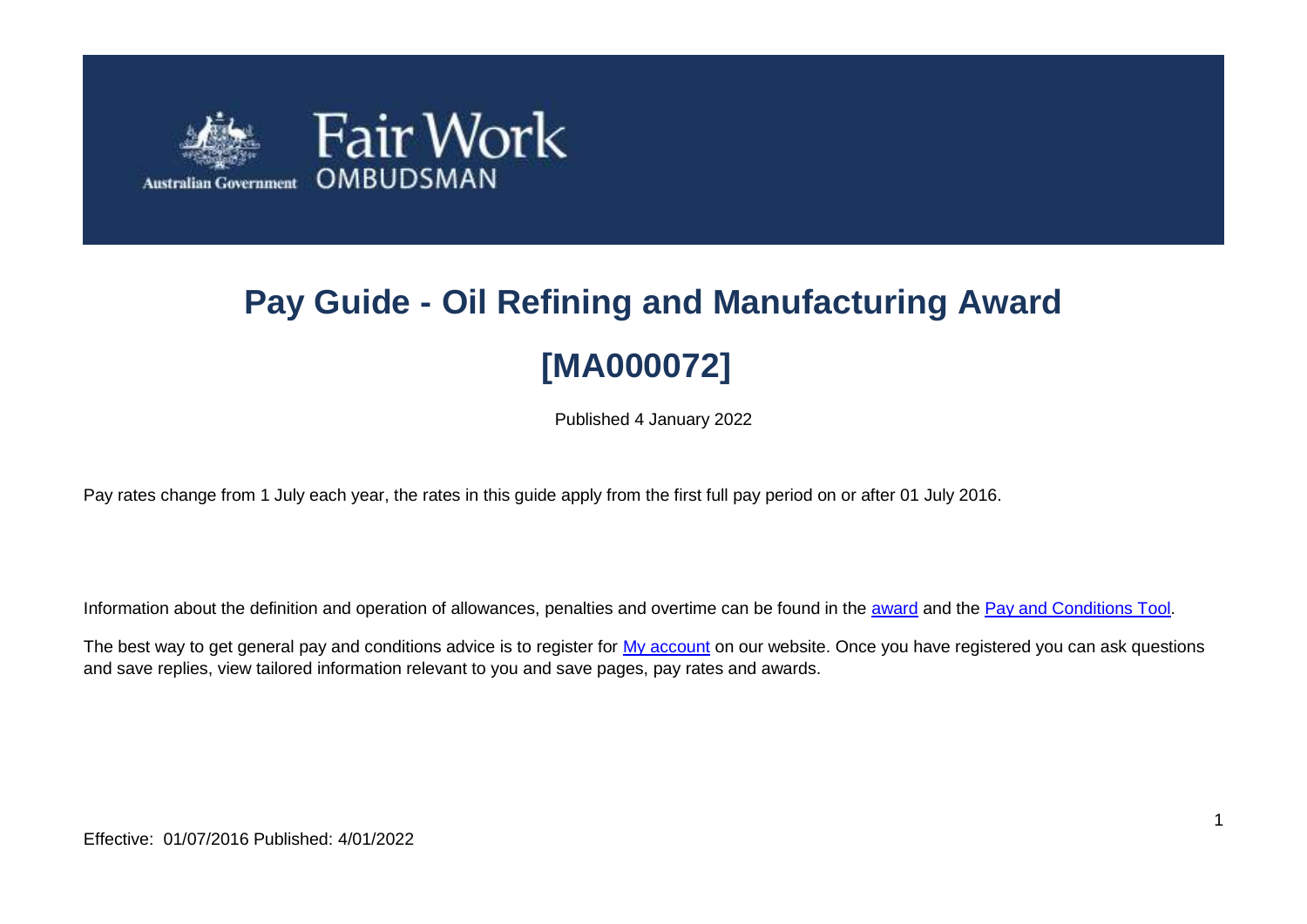# **Rates of pay Adult Full-time & part-time**

The rates below include industry disability allowance.

| <b>Classification</b>                                                           | <b>Weekly pay</b><br>rate | Hourly pay<br>rate | <b>Afternoon</b><br>shift | <b>Night shift</b> | <b>Permanent</b><br>afternoon shift | <b>Permanent night</b><br>shift | <b>Saturday - first 2 hours</b><br>- shiftworker |
|---------------------------------------------------------------------------------|---------------------------|--------------------|---------------------------|--------------------|-------------------------------------|---------------------------------|--------------------------------------------------|
| Refinery operations -<br>trainee operator level 1                               | \$719.13                  | \$20.55            | \$23.63                   | \$23.63            | \$24.66                             | \$26.72                         | \$30.83                                          |
| Refinery operations -<br>outside operator level 2                               | \$779.13                  | \$22.27            | \$25.61                   | \$25.61            | \$26.72                             | \$28.95                         | \$33.41                                          |
| Refinery operations -<br>advanced outside<br>operator level 3                   | \$843.23                  | \$24.10            | \$27.72                   | \$27.72            | \$28.92                             | \$31.33                         | \$36.15                                          |
| Refinery operations -<br>console operator level 4                               | \$934.73                  | \$26.71            | \$30.72                   | \$30.72            | \$32.05                             | \$34.72                         | \$40.07                                          |
| Refinery operations -<br>head operator level 5                                  | \$1,006.33                | \$28.76            | \$33.07                   | \$33.07            | \$34.51                             | \$37.39                         | \$43.14                                          |
| Lubricants/bitumen<br>plants and terminals -<br>trainee level 1                 | \$704.03                  | \$20.12            | \$23.14                   | \$23.14            | \$24.14                             | \$26.16                         | \$30.18                                          |
| Lubricants/bitumen<br>plants and terminals -<br>operator (competent)<br>level 2 | \$744.33                  | \$21.27            | \$24.46                   | \$24.46            | \$25.52                             | \$27.65                         | \$31.91                                          |
| Lubricants/bitumen<br>plants and terminals -<br>operator (advanced)<br>level 3  | \$777.33                  | \$22.21            | \$25.54                   | \$25.54            | \$26.65                             | \$28.87                         | \$33.32                                          |
| Lubricants/bitumen<br>plants and terminals -<br>specialist blender level 4      | \$809.93                  | \$23.15            | \$26.62                   | \$26.62            | \$27.78                             | \$30.10                         | \$34.73                                          |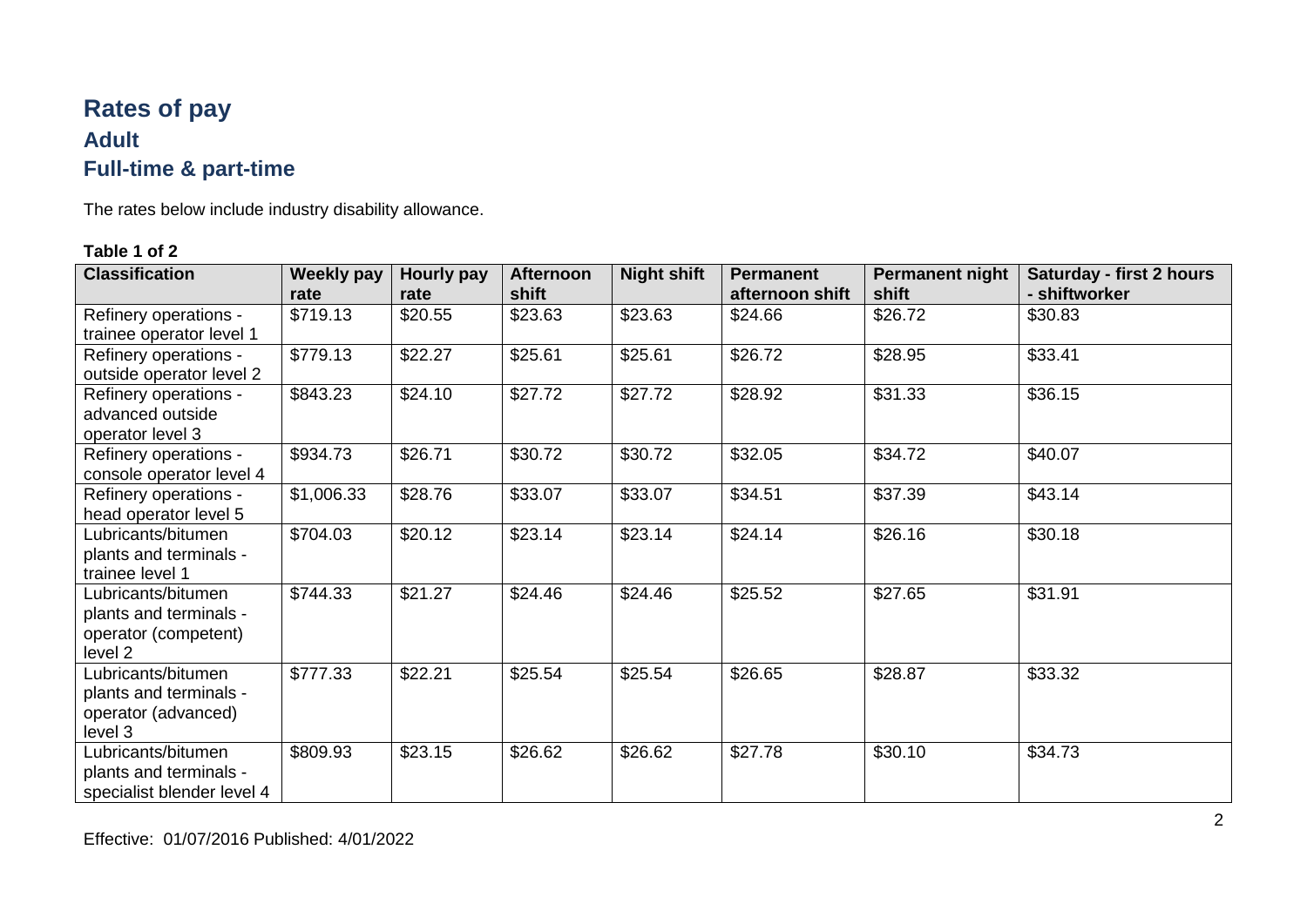| <b>Classification</b>     | <b>Weekly pay</b> | Hourly pay | <b>Afternoon</b> | <b>Night shift</b> | <b>Permanent</b> | Permanent night | <b>Saturday - first 2 hours</b> |
|---------------------------|-------------------|------------|------------------|--------------------|------------------|-----------------|---------------------------------|
|                           | rate              | rate       | shift            |                    | afternoon shift  | shift           | - shiftworker                   |
| Lubricants/bitumen        | \$842.63          | \$24.08    | \$27.69          | \$27.69            | \$28.90          | \$31.30         | \$36.12                         |
| plants and terminals -    |                   |            |                  |                    |                  |                 |                                 |
| head operator level 5     |                   |            |                  |                    |                  |                 |                                 |
| Maintenance -             | \$814.63          | \$23.28    | \$26.77          | \$26.77            | \$27.94          | \$30.26         | \$34.92                         |
| tradesperson              |                   |            |                  |                    |                  |                 |                                 |
| Maintenance - advanced    | \$866.93          | \$24.77    | \$28.49          | \$28.49            | \$29.72          | \$32.20         | \$37.16                         |
| tradesperson              |                   |            |                  |                    |                  |                 |                                 |
| Maintenance - dual trade  | \$927.43          | \$26.50    | \$30.48          | \$30.48            | \$31.80          | \$34.45         | \$39.75                         |
| tradesperson              |                   |            |                  |                    |                  |                 |                                 |
| Maintenance -             | \$964.93          | \$27.57    | \$31.71          | \$31.71            | \$33.08          | \$35.84         | \$41.36                         |
| maintenance co-           |                   |            |                  |                    |                  |                 |                                 |
| ordinator                 |                   |            |                  |                    |                  |                 |                                 |
| Clerical level 1 - year 1 | \$715.20          | \$20.43    | \$23.49          | \$23.49            | \$24.52          | \$26.56         | \$30.65                         |
| Clerical level 1 - year 2 | \$750.60          | \$21.45    | \$24.67          | \$24.67            | \$25.74          | \$27.89         | \$32.18                         |
| Clerical level 1 - year 3 | \$774.10          | \$22.12    | \$25.44          | \$25.44            | \$26.54          | \$28.76         | \$33.18                         |
| Clerical level 2 - year 1 | \$783.30          | \$22.38    | \$25.74          | \$25.74            | \$26.86          | \$29.09         | \$33.57                         |
| Clerical level 2 - year 2 | \$797.80          | \$22.79    | \$26.21          | \$26.21            | \$27.35          | \$29.63         | \$34.19                         |
| Clerical level 3          | \$827.30          | \$23.64    | \$27.19          | \$27.19            | \$28.37          | \$30.73         | \$35.46                         |
| Clerical level 4          | \$868.70          | \$24.82    | \$28.54          | \$28.54            | \$29.78          | \$32.27         | \$37.23                         |
| Clerical level 5          | \$904.00          | \$25.83    | \$29.70          | \$29.70            | \$31.00          | \$33.58         | \$38.75                         |

| <b>Classification</b>                             | Saturday -<br>after 2<br>hours -<br>shiftworker | Sunday -<br>shiftworker | <b>Public</b><br>holiday | Overtime -<br><b>Monday to</b><br><b>Saturday - first 2</b><br>hours - other<br>than continuous<br><b>shiftworkers</b> | Overtime -<br><b>Monday to</b><br>Saturday -<br>after 2 hours<br>- other than<br>continuous<br><b>shiftworkers</b> | Overtime -<br>Sunday -<br>other than<br>continuous<br>shiftworkers | Overtime -<br>public<br>holiday -<br>other than<br>continuous<br><b>shiftworkers</b> | Overtime -<br>continuous<br>shiftworkers |
|---------------------------------------------------|-------------------------------------------------|-------------------------|--------------------------|------------------------------------------------------------------------------------------------------------------------|--------------------------------------------------------------------------------------------------------------------|--------------------------------------------------------------------|--------------------------------------------------------------------------------------|------------------------------------------|
| Refinery operations -<br>trainee operator level 1 | \$41.10                                         | \$41.10                 | \$61.65                  | \$30.83                                                                                                                | \$41.10                                                                                                            | \$41.10                                                            | \$51.38                                                                              | \$41.10                                  |
| Refinery operations -<br>outside operator level 2 | \$44.54                                         | \$44.54                 | \$66.81                  | \$33.41                                                                                                                | \$44.54                                                                                                            | \$44.54                                                            | \$55.68                                                                              | \$44.54                                  |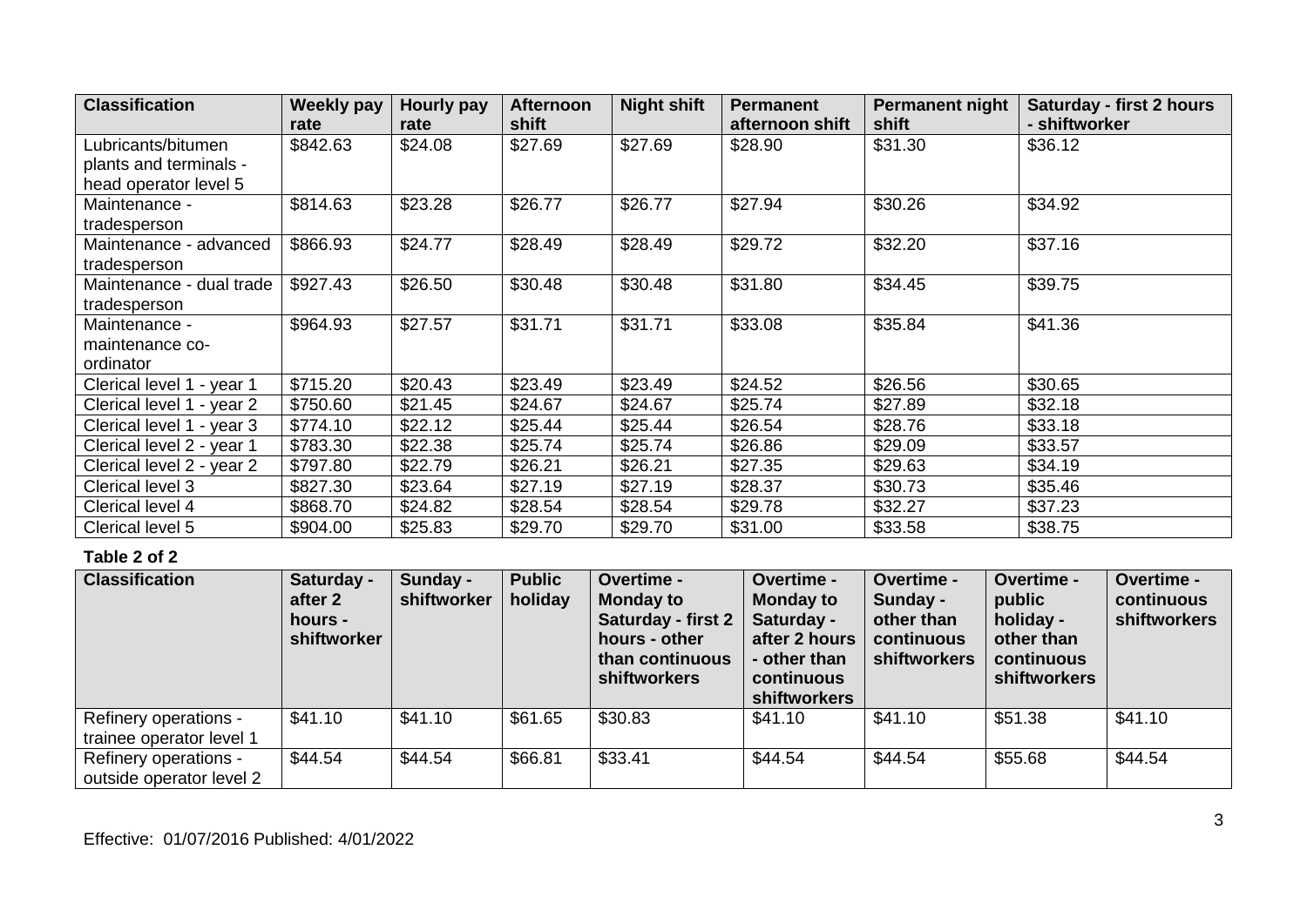| <b>Classification</b>                                                                      | Saturday -<br>after <sub>2</sub><br>hours -<br>shiftworker | Sunday -<br>shiftworker | <b>Public</b><br>holiday | Overtime -<br><b>Monday to</b><br><b>Saturday - first 2</b><br>hours - other<br>than continuous<br>shiftworkers | Overtime -<br><b>Monday to</b><br>Saturday -<br>after 2 hours<br>- other than<br>continuous<br>shiftworkers | Overtime -<br>Sunday -<br>other than<br>continuous<br>shiftworkers | Overtime -<br>public<br>holiday -<br>other than<br>continuous<br>shiftworkers | Overtime -<br>continuous<br>shiftworkers |
|--------------------------------------------------------------------------------------------|------------------------------------------------------------|-------------------------|--------------------------|-----------------------------------------------------------------------------------------------------------------|-------------------------------------------------------------------------------------------------------------|--------------------------------------------------------------------|-------------------------------------------------------------------------------|------------------------------------------|
| Refinery operations -<br>advanced outside<br>operator level 3                              | \$48.20                                                    | \$48.20                 | \$72.30                  | \$36.15                                                                                                         | \$48.20                                                                                                     | \$48.20                                                            | \$60.25                                                                       | \$48.20                                  |
| Refinery operations -<br>console operator level 4                                          | \$53.42                                                    | \$53.42                 | \$80.13                  | \$40.07                                                                                                         | \$53.42                                                                                                     | \$53.42                                                            | \$66.78                                                                       | \$53.42                                  |
| Refinery operations -<br>head operator level 5                                             | \$57.52                                                    | \$57.52                 | \$86.28                  | \$43.14                                                                                                         | \$57.52                                                                                                     | \$57.52                                                            | \$71.90                                                                       | \$57.52                                  |
| Lubricants/bitumen<br>plants and terminals -<br>trainee level 1                            | \$40.24                                                    | \$40.24                 | \$60.36                  | \$30.18                                                                                                         | \$40.24                                                                                                     | \$40.24                                                            | \$50.30                                                                       | \$40.24                                  |
| Lubricants/bitumen<br>plants and terminals -<br>operator (competent)<br>level <sub>2</sub> | \$42.54                                                    | \$42.54                 | \$63.81                  | \$31.91                                                                                                         | \$42.54                                                                                                     | \$42.54                                                            | \$53.18                                                                       | \$42.54                                  |
| Lubricants/bitumen<br>plants and terminals -<br>operator (advanced)<br>level 3             | \$44.42                                                    | \$44.42                 | \$66.63                  | \$33.32                                                                                                         | \$44.42                                                                                                     | \$44.42                                                            | \$55.53                                                                       | \$44.42                                  |
| Lubricants/bitumen<br>plants and terminals -<br>specialist blender level 4                 | \$46.30                                                    | \$46.30                 | \$69.45                  | \$34.73                                                                                                         | \$46.30                                                                                                     | \$46.30                                                            | \$57.88                                                                       | \$46.30                                  |
| Lubricants/bitumen<br>plants and terminals -<br>head operator level 5                      | \$48.16                                                    | \$48.16                 | \$72.24                  | \$36.12                                                                                                         | \$48.16                                                                                                     | \$48.16                                                            | \$60.20                                                                       | \$48.16                                  |
| Maintenance -<br>tradesperson                                                              | \$46.56                                                    | \$46.56                 | \$69.84                  | \$34.92                                                                                                         | \$46.56                                                                                                     | \$46.56                                                            | \$58.20                                                                       | \$46.56                                  |
| Maintenance - advanced<br>tradesperson                                                     | \$49.54                                                    | \$49.54                 | \$74.31                  | \$37.16                                                                                                         | \$49.54                                                                                                     | \$49.54                                                            | \$61.93                                                                       | \$49.54                                  |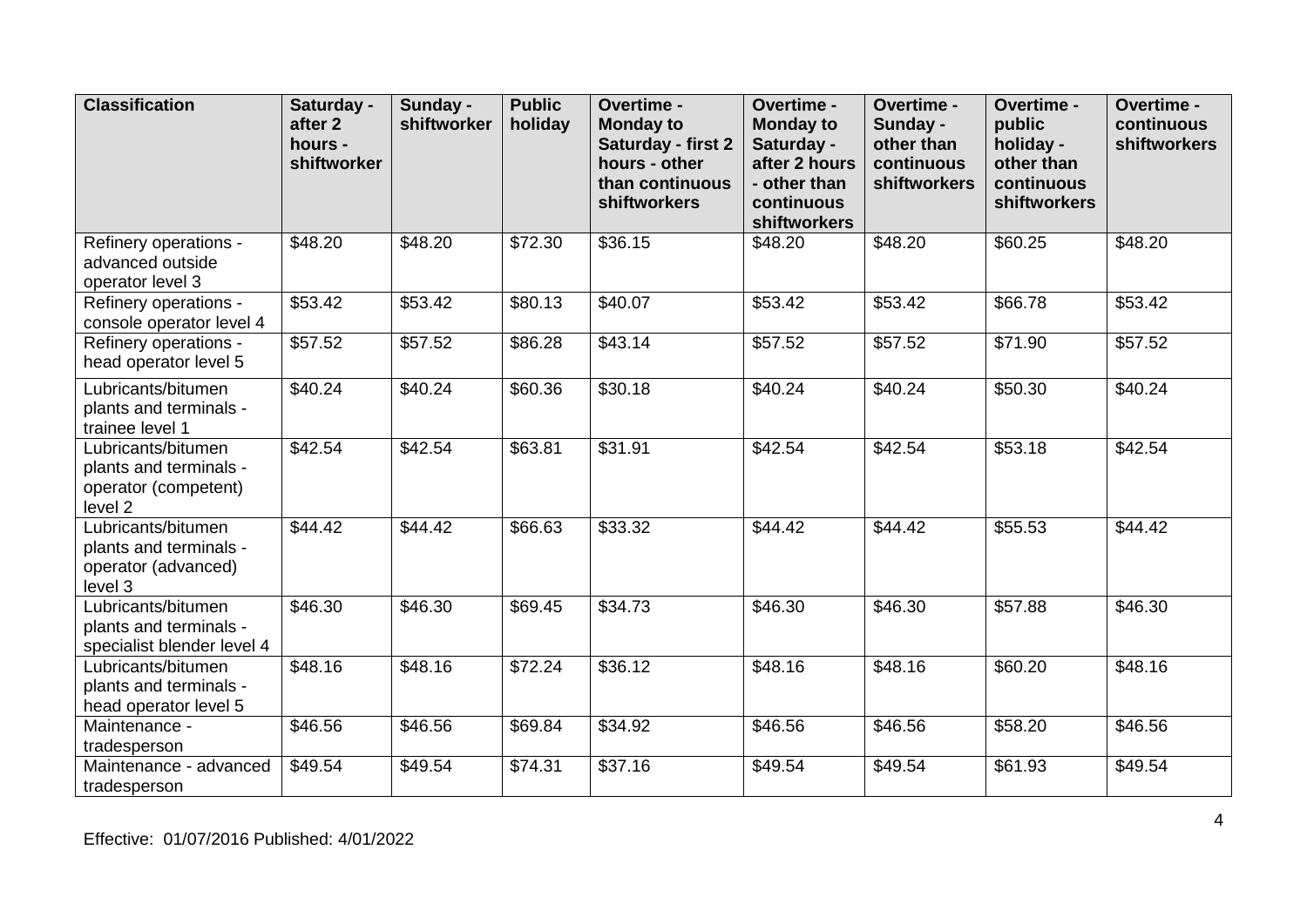| <b>Classification</b>                         | Saturday -<br>after 2<br>hours -<br>shiftworker | Sunday -<br>shiftworker | <b>Public</b><br>holiday | <b>Overtime -</b><br><b>Monday to</b><br><b>Saturday - first 2</b><br>hours - other<br>than continuous<br><b>shiftworkers</b> | <b>Overtime -</b><br><b>Monday to</b><br>Saturday -<br>after 2 hours<br>- other than<br>continuous<br><b>shiftworkers</b> | Overtime -<br>Sunday -<br>other than<br>continuous<br>shiftworkers | Overtime -<br>public<br>holiday -<br>other than<br>continuous<br><b>shiftworkers</b> | <b>Overtime -</b><br>continuous<br><b>shiftworkers</b> |
|-----------------------------------------------|-------------------------------------------------|-------------------------|--------------------------|-------------------------------------------------------------------------------------------------------------------------------|---------------------------------------------------------------------------------------------------------------------------|--------------------------------------------------------------------|--------------------------------------------------------------------------------------|--------------------------------------------------------|
| Maintenance - dual trade<br>tradesperson      | \$53.00                                         | \$53.00                 | \$79.50                  | \$39.75                                                                                                                       | \$53.00                                                                                                                   | \$53.00                                                            | \$66.25                                                                              | \$53.00                                                |
| Maintenance -<br>maintenance co-<br>ordinator | \$55.14                                         | \$55.14                 | \$82.71                  | \$41.36                                                                                                                       | \$55.14                                                                                                                   | \$55.14                                                            | \$68.93                                                                              | \$55.14                                                |
| Clerical level 1 - year 1                     | \$40.86                                         | \$40.86                 | \$61.29                  | \$30.65                                                                                                                       | \$40.86                                                                                                                   | \$40.86                                                            | \$51.08                                                                              | \$40.86                                                |
| Clerical level 1 - year 2                     | \$42.90                                         | \$42.90                 | \$64.35                  | \$32.18                                                                                                                       | \$42.90                                                                                                                   | \$42.90                                                            | \$53.63                                                                              | \$42.90                                                |
| Clerical level 1 - year 3                     | \$44.24                                         | \$44.24                 | \$66.36                  | \$33.18                                                                                                                       | \$44.24                                                                                                                   | \$44.24                                                            | \$55.30                                                                              | \$44.24                                                |
| Clerical level 2 - year 1                     | \$44.76                                         | \$44.76                 | \$67.14                  | \$33.57                                                                                                                       | \$44.76                                                                                                                   | \$44.76                                                            | \$55.95                                                                              | \$44.76                                                |
| Clerical level 2 - year 2                     | \$45.58                                         | \$45.58                 | \$68.37                  | \$34.19                                                                                                                       | \$45.58                                                                                                                   | \$45.58                                                            | \$56.98                                                                              | \$45.58                                                |
| Clerical level 3                              | \$47.28                                         | \$47.28                 | \$70.92                  | \$35.46                                                                                                                       | \$47.28                                                                                                                   | \$47.28                                                            | \$59.10                                                                              | \$47.28                                                |
| Clerical level 4                              | \$49.64                                         | \$49.64                 | \$74.46                  | \$37.23                                                                                                                       | \$49.64                                                                                                                   | \$49.64                                                            | \$62.05                                                                              | \$49.64                                                |
| Clerical level 5                              | \$51.66                                         | \$51.66                 | \$77.49                  | \$38.75                                                                                                                       | \$51.66                                                                                                                   | \$51.66                                                            | \$64.58                                                                              | \$51.66                                                |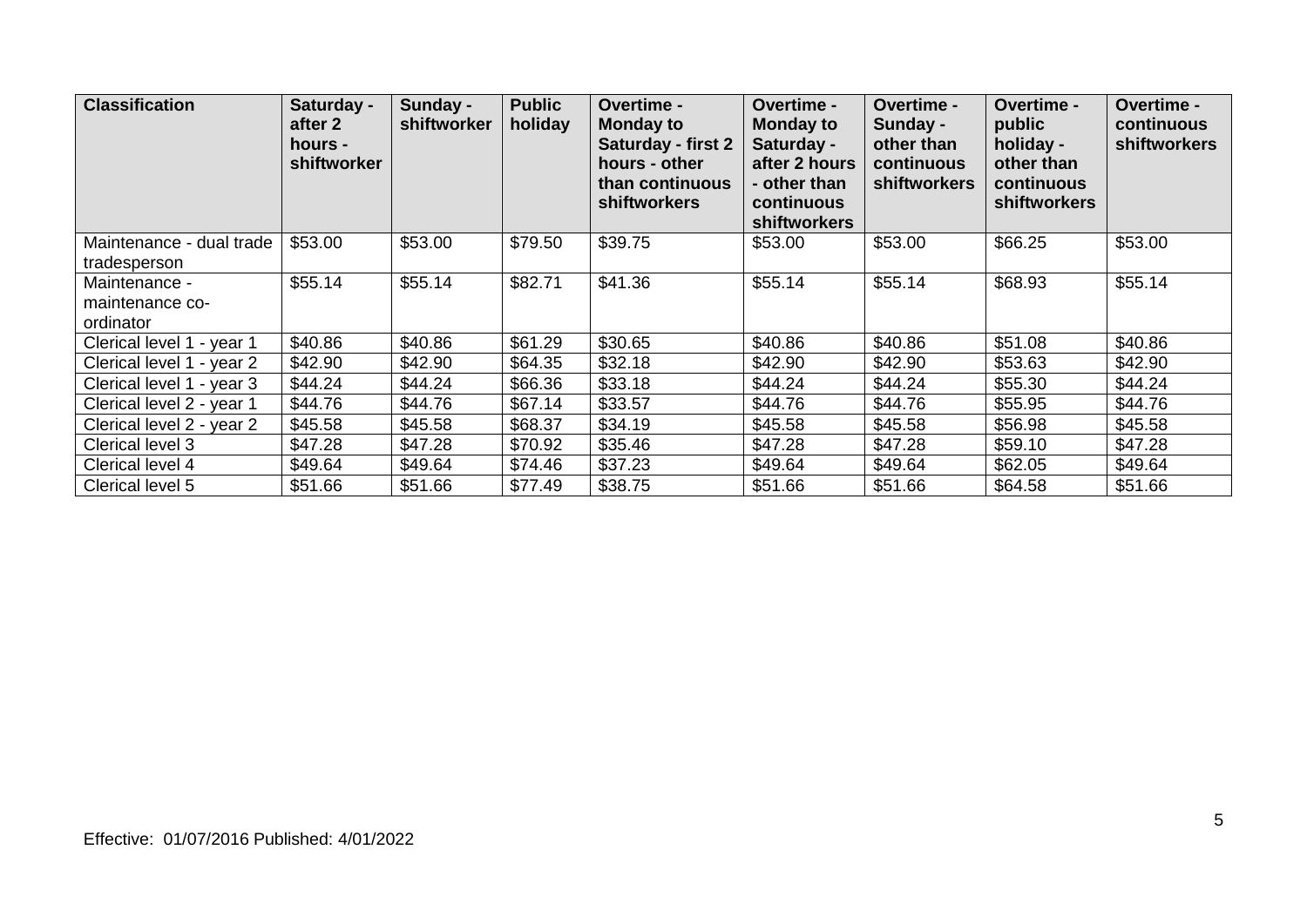## **Casual**

| <b>Classification</b>      | <b>Hourly pay</b> | <b>Afternoon</b><br>shift | <b>Night shift</b> | <b>Permanent</b> | <b>Permanent</b> | <b>Saturday - first 2</b> | <b>Saturday - after 2</b> |
|----------------------------|-------------------|---------------------------|--------------------|------------------|------------------|---------------------------|---------------------------|
|                            | rate              |                           |                    | afternoon shift  | night shift      | hours - shiftworker       | hours - shiftworker       |
| Refinery operations -      | \$25.69           | \$28.77                   | \$28.77            | \$29.80          | \$31.85          | \$35.96                   | \$46.24                   |
| trainee operator level 1   |                   |                           |                    |                  |                  |                           |                           |
| Refinery operations -      | \$27.84           | \$31.18                   | \$31.18            | \$32.29          | \$34.52          | \$38.97                   | \$50.11                   |
| outside operator level 2   |                   |                           |                    |                  |                  |                           |                           |
| Refinery operations -      | \$30.13           | \$33.74                   | \$33.74            | \$34.95          | \$37.36          | \$42.18                   | \$54.23                   |
| advanced outside           |                   |                           |                    |                  |                  |                           |                           |
| operator level 3           |                   |                           |                    |                  |                  |                           |                           |
| Refinery operations -      | \$33.39           | \$37.39                   | \$37.39            | \$38.73          | \$41.40          | \$46.74                   | \$60.10                   |
| console operator level 4   |                   |                           |                    |                  |                  |                           |                           |
| Refinery operations -      | \$35.95           | \$40.26                   | \$40.26            | \$41.70          | \$44.58          | \$50.33                   | \$64.71                   |
| head operator level 5      |                   |                           |                    |                  |                  |                           |                           |
| Lubricants/bitumen         | \$25.15           | \$28.17                   | \$28.17            | \$29.17          | \$31.19          | \$35.21                   | \$45.27                   |
| plants and terminals -     |                   |                           |                    |                  |                  |                           |                           |
| trainee level 1            |                   |                           |                    |                  |                  |                           |                           |
| Lubricants/bitumen         | \$26.59           | \$29.78                   | \$29.78            | \$30.84          | \$32.97          | \$37.22                   | \$47.86                   |
| plants and terminals -     |                   |                           |                    |                  |                  |                           |                           |
| operator (competent)       |                   |                           |                    |                  |                  |                           |                           |
| level 2                    |                   |                           |                    |                  |                  |                           |                           |
| Lubricants/bitumen         | \$27.76           | \$31.09                   | \$31.09            | \$32.20          | \$34.43          | \$38.87                   | \$49.97                   |
| plants and terminals -     |                   |                           |                    |                  |                  |                           |                           |
| operator (advanced)        |                   |                           |                    |                  |                  |                           |                           |
| level 3                    |                   |                           |                    |                  |                  |                           |                           |
| Lubricants/bitumen         | \$28.94           | \$32.41                   | \$32.41            | \$33.57          | \$35.88          | \$40.51                   | \$52.09                   |
| plants and terminals -     |                   |                           |                    |                  |                  |                           |                           |
| specialist blender level 4 |                   |                           |                    |                  |                  |                           |                           |
| Lubricants/bitumen         | \$30.10           | \$33.71                   | \$33.71            | \$34.92          | \$37.32          | \$42.14                   | \$54.18                   |
| plants and terminals -     |                   |                           |                    |                  |                  |                           |                           |
| head operator level 5      |                   |                           |                    |                  |                  |                           |                           |
| Maintenance -              | \$29.10           | \$32.59                   | \$32.59            | \$33.76          | \$36.08          | \$40.74                   | \$52.38                   |
| tradesperson               |                   |                           |                    |                  |                  |                           |                           |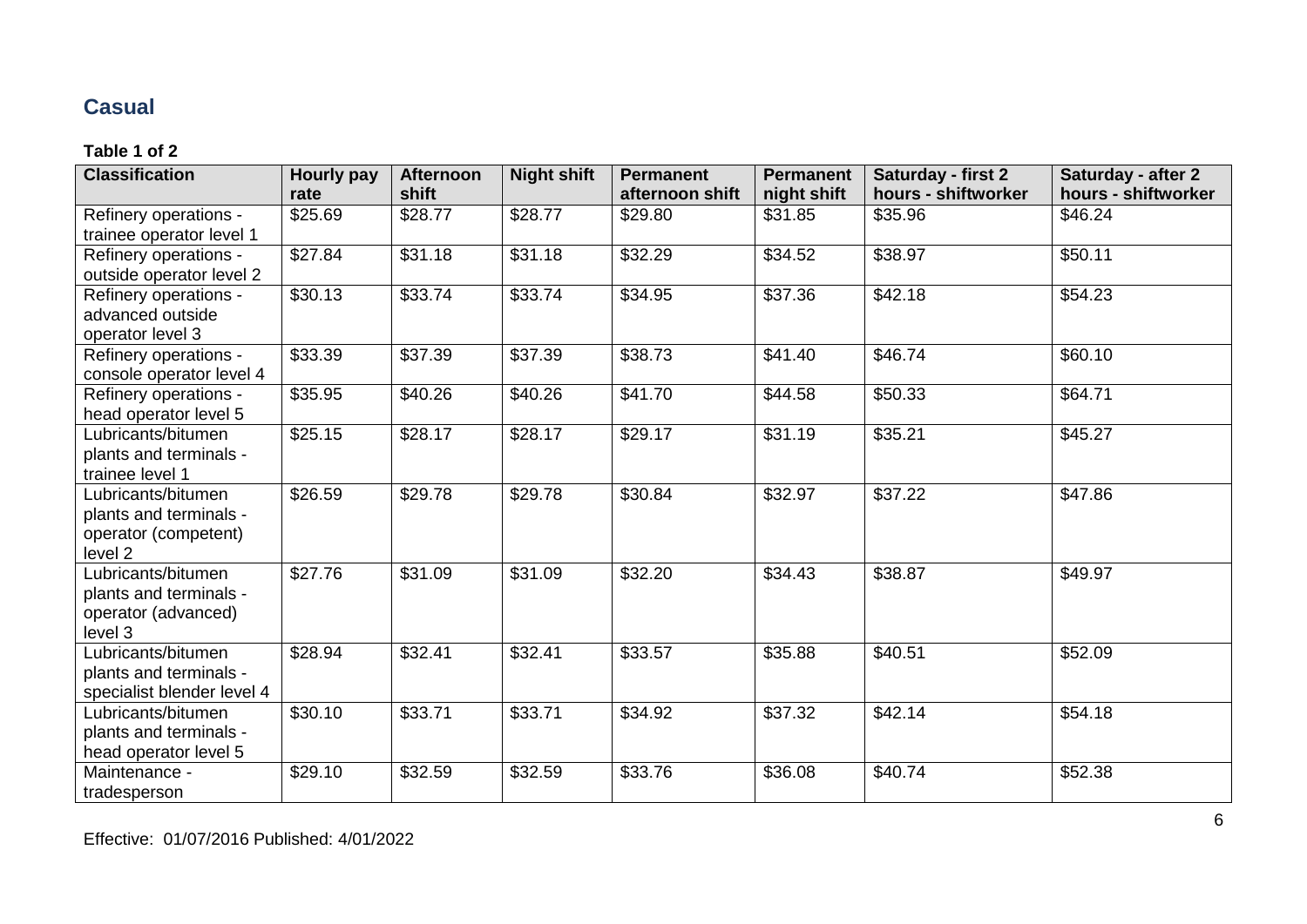| <b>Classification</b>     | Hourly pay | <b>Afternoon</b> | <b>Night shift</b> | <b>Permanent</b> | <b>Permanent</b> | <b>Saturday - first 2</b> | Saturday - after 2  |
|---------------------------|------------|------------------|--------------------|------------------|------------------|---------------------------|---------------------|
|                           | rate       | shift            |                    | afternoon shift  | night shift      | hours - shiftworker       | hours - shiftworker |
| Maintenance - advanced    | \$30.96    | \$34.68          | \$34.68            | \$35.92          | \$38.39          | \$43.35                   | \$55.73             |
| tradesperson              |            |                  |                    |                  |                  |                           |                     |
| Maintenance - dual trade  | \$33.13    | \$37.10          | \$37.10            | \$38.43          | \$41.08          | \$46.38                   | \$59.63             |
| tradesperson              |            |                  |                    |                  |                  |                           |                     |
| Maintenance -             | \$34.46    | \$38.60          | \$38.60            | \$39.98          | \$42.73          | \$48.25                   | \$62.03             |
| maintenance co-           |            |                  |                    |                  |                  |                           |                     |
| ordinator                 |            |                  |                    |                  |                  |                           |                     |
| Clerical level 1 - year 1 | \$25.54    | \$28.60          | \$28.60            | \$29.62          | \$31.67          | \$35.75                   | \$45.97             |
| Clerical level 1 - year 2 | \$26.81    | \$30.03          | \$30.03            | \$31.10          | \$33.25          | \$37.54                   | \$48.26             |
| Clerical level 1 - year 3 | \$27.65    | \$30.97          | \$30.97            | \$32.07          | \$34.29          | \$38.71                   | \$49.77             |
| Clerical level 2 - year 1 | \$27.98    | \$31.33          | \$31.33            | \$32.45          | \$34.69          | \$39.17                   | \$50.36             |
| Clerical level 2 - year 2 | \$28.49    | \$31.91          | \$31.91            | \$33.05          | \$35.32          | \$39.88                   | \$51.28             |
| Clerical level 3          | \$29.55    | \$33.10          | \$33.10            | \$34.28          | \$36.64          | \$41.37                   | \$53.19             |
| Clerical level 4          | \$31.03    | \$34.75          | \$34.75            | \$35.99          | \$38.47          | \$43.44                   | \$55.85             |
| Clerical level 5          | \$32.29    | \$36.16          | \$36.16            | \$37.45          | \$40.04          | \$45.20                   | \$58.12             |

| <b>Classification</b>                                         | Sunday -<br>shiftworker | <b>Public</b><br>holiday | <b>Overtime - Monday</b><br>to Saturday - first 2<br>hours - other than<br>continuous<br>shiftworkers | <b>Overtime - Monday</b><br>to Saturday - after<br>2 hours - other<br>than continuous<br>shiftworkers | Overtime -<br>Sunday -<br>other than<br>continuous<br>shiftworkers | <b>Overtime -</b><br>public holiday -<br>other than<br>continuous<br>shiftworkers | <b>Overtime -</b><br>continuous<br>shiftworkers |
|---------------------------------------------------------------|-------------------------|--------------------------|-------------------------------------------------------------------------------------------------------|-------------------------------------------------------------------------------------------------------|--------------------------------------------------------------------|-----------------------------------------------------------------------------------|-------------------------------------------------|
| Refinery operations -<br>trainee operator level 1             | \$46.24                 | \$66.79                  | \$35.96                                                                                               | \$46.24                                                                                               | \$46.24                                                            | \$56.51                                                                           | \$46.24                                         |
| Refinery operations -<br>outside operator level 2             | \$50.11                 | \$72.38                  | \$38.97                                                                                               | \$50.11                                                                                               | \$50.11                                                            | \$61.24                                                                           | \$50.11                                         |
| Refinery operations -<br>advanced outside<br>operator level 3 | \$54.23                 | \$78.33                  | \$42.18                                                                                               | \$54.23                                                                                               | \$54.23                                                            | \$66.28                                                                           | \$54.23                                         |
| Refinery operations -<br>console operator level 4             | \$60.10                 | \$86.81                  | \$46.74                                                                                               | \$60.10                                                                                               | \$60.10                                                            | \$73.45                                                                           | \$60.10                                         |
| Refinery operations -<br>head operator level 5                | \$64.71                 | \$93.47                  | \$50.33                                                                                               | \$64.71                                                                                               | \$64.71                                                            | \$79.09                                                                           | \$64.71                                         |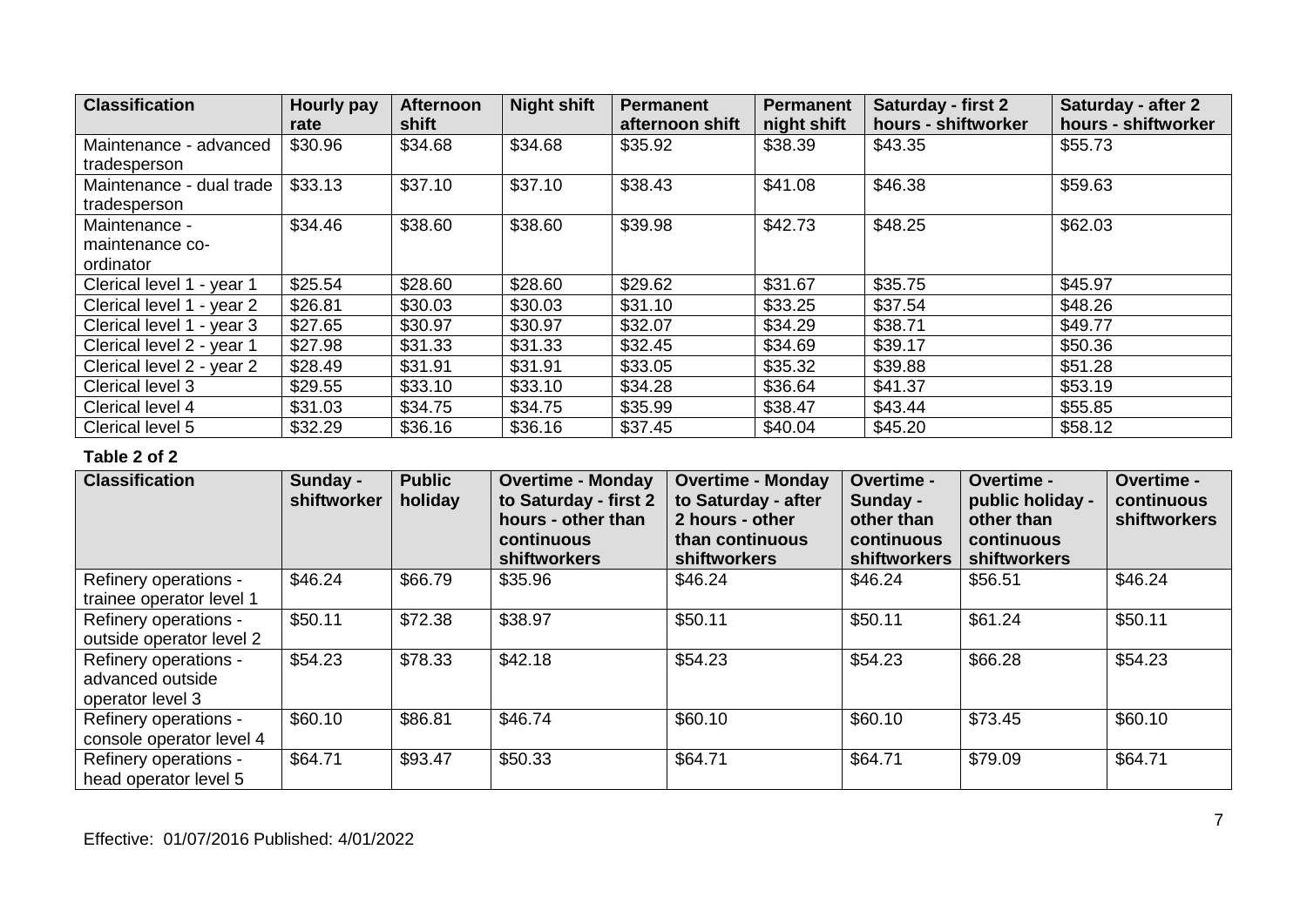| <b>Classification</b>                                                           | Sunday -<br>shiftworker | <b>Public</b><br>holiday | <b>Overtime - Monday</b><br>to Saturday - first 2 | <b>Overtime - Monday</b><br>Overtime -<br>to Saturday - after<br>Sunday - |                            | Overtime -<br>public holiday - | Overtime -<br>continuous |
|---------------------------------------------------------------------------------|-------------------------|--------------------------|---------------------------------------------------|---------------------------------------------------------------------------|----------------------------|--------------------------------|--------------------------|
|                                                                                 |                         |                          | hours - other than                                | 2 hours - other                                                           | other than                 | other than                     | shiftworkers             |
|                                                                                 |                         |                          | continuous<br>shiftworkers                        | than continuous<br>shiftworkers                                           | continuous<br>shiftworkers | continuous<br>shiftworkers     |                          |
| Lubricants/bitumen<br>plants and terminals -<br>trainee level 1                 | \$45.27                 | \$65.39                  | \$35.21                                           | \$45.27                                                                   | \$45.27                    | \$55.33                        | \$45.27                  |
| Lubricants/bitumen<br>plants and terminals -<br>operator (competent)<br>level 2 | \$47.86                 | \$69.13                  | \$37.22                                           | \$47.86                                                                   | \$47.86                    | \$58.49                        | \$47.86                  |
| Lubricants/bitumen<br>plants and terminals -<br>operator (advanced)<br>level 3  | \$49.97                 | \$72.18                  | \$38.87                                           | \$49.97                                                                   | \$49.97                    | \$61.08                        | \$49.97                  |
| Lubricants/bitumen<br>plants and terminals -<br>specialist blender level 4      | \$52.09                 | \$75.24                  | \$40.51                                           | \$52.09                                                                   | \$52.09                    | \$63.66                        | \$52.09                  |
| Lubricants/bitumen<br>plants and terminals -<br>head operator level 5           | \$54.18                 | \$78.26                  | \$42.14                                           | \$54.18                                                                   | \$54.18                    | \$66.22                        | \$54.18                  |
| Maintenance -<br>tradesperson                                                   | \$52.38                 | \$75.66                  | \$40.74                                           | \$52.38                                                                   | \$52.38                    | \$64.02                        | \$52.38                  |
| Maintenance - advanced<br>tradesperson                                          | \$55.73                 | \$80.50                  | \$43.35                                           | \$55.73                                                                   | \$55.73                    | \$68.12                        | \$55.73                  |
| Maintenance - dual trade<br>tradesperson                                        | \$59.63                 | \$86.13                  | \$46.38                                           | \$59.63                                                                   | \$59.63                    | \$72.88                        | \$59.63                  |
| Maintenance -<br>maintenance co-<br>ordinator                                   | \$62.03                 | \$89.60                  | \$48.25                                           | \$62.03                                                                   | \$62.03                    | \$75.82                        | \$62.03                  |
| Clerical level 1 - year 1                                                       | \$45.97                 | \$66.40                  | \$35.75                                           | \$45.97                                                                   | \$45.97                    | \$56.18                        | \$45.97                  |
| Clerical level 1 - year 2                                                       | \$48.26                 | \$69.71                  | \$37.54                                           | \$48.26                                                                   | \$48.26                    | \$58.99                        | \$48.26                  |
| Clerical level 1 - year 3                                                       | \$49.77                 | \$71.89                  | \$38.71                                           | \$49.77                                                                   | \$49.77                    | \$60.83                        | \$49.77                  |
| Clerical level 2 - year 1                                                       | \$50.36                 | \$72.74                  | \$39.17                                           | \$50.36                                                                   | \$50.36                    | \$61.55                        | \$50.36                  |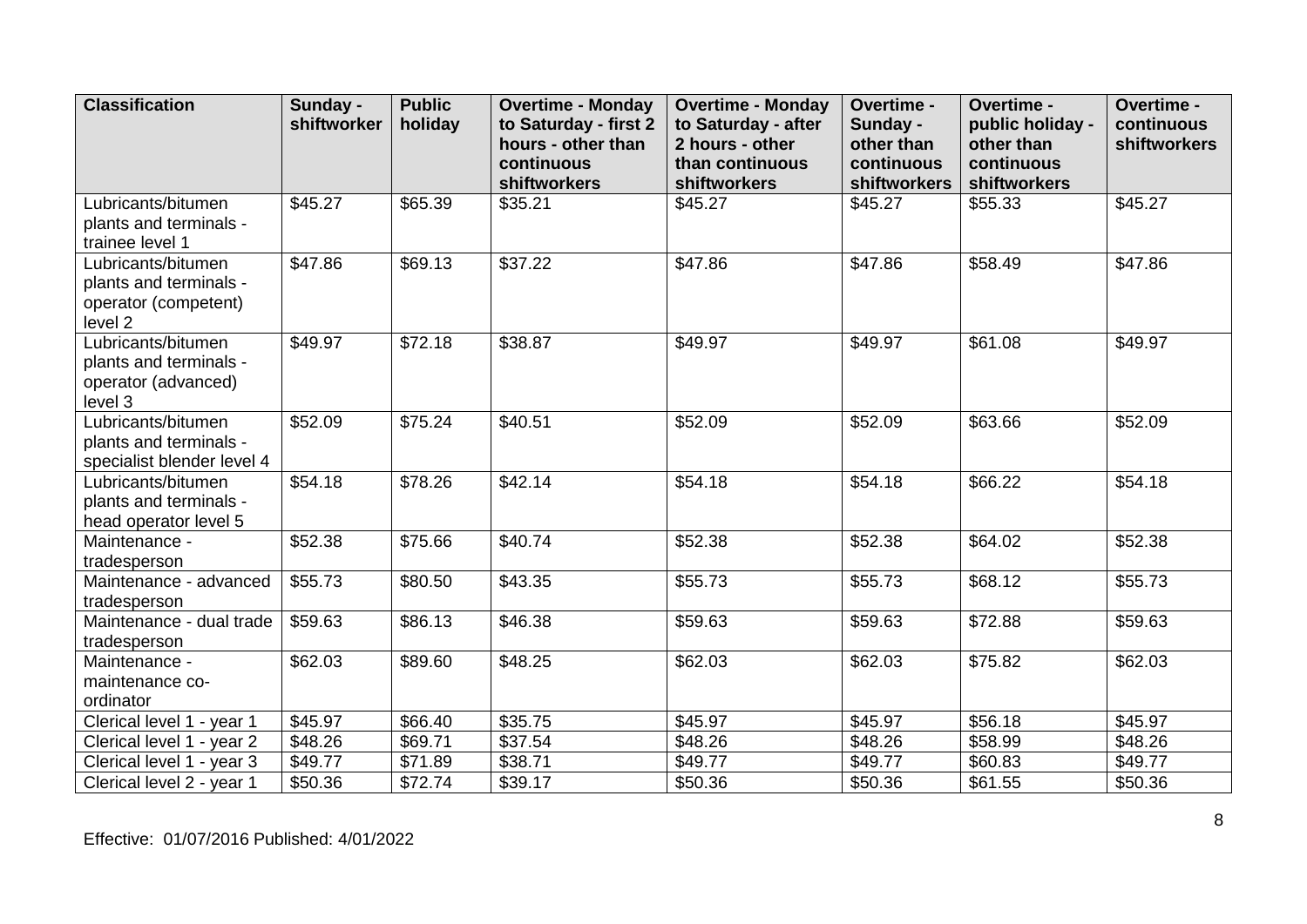| <b>Classification</b>     | Sunday -<br>shiftworker | <b>Public</b><br>holiday | <b>Overtime - Monday</b><br>to Saturday - first 2<br>hours - other than<br>continuous<br>shiftworkers | <b>Overtime - Monday</b><br>to Saturday - after<br>2 hours - other<br>than continuous<br><b>shiftworkers</b> | Overtime -<br>Sunday -<br>other than<br>continuous<br>shiftworkers | <b>Overtime -</b><br>public holiday -<br>other than<br>continuous<br><b>shiftworkers</b> | Overtime -<br>continuous<br>shiftworkers |
|---------------------------|-------------------------|--------------------------|-------------------------------------------------------------------------------------------------------|--------------------------------------------------------------------------------------------------------------|--------------------------------------------------------------------|------------------------------------------------------------------------------------------|------------------------------------------|
| Clerical level 2 - year 2 | \$51.28                 | \$74.07                  | \$39.88                                                                                               | \$51.28                                                                                                      | \$51.28                                                            | \$62.67                                                                                  | \$51.28                                  |
| Clerical level 3          | \$53.19                 | \$76.83                  | \$41.37                                                                                               | \$53.19                                                                                                      | \$53.19                                                            | \$65.01                                                                                  | \$53.19                                  |
| Clerical level 4          | \$55.85                 | \$80.67                  | \$43.44                                                                                               | \$55.85                                                                                                      | \$55.85                                                            | \$68.26                                                                                  | \$55.85                                  |
| Clerical level 5          | \$58.12                 | \$83.95                  | \$45.20                                                                                               | \$58.12                                                                                                      | \$58.12                                                            | \$71.03                                                                                  | \$58.12                                  |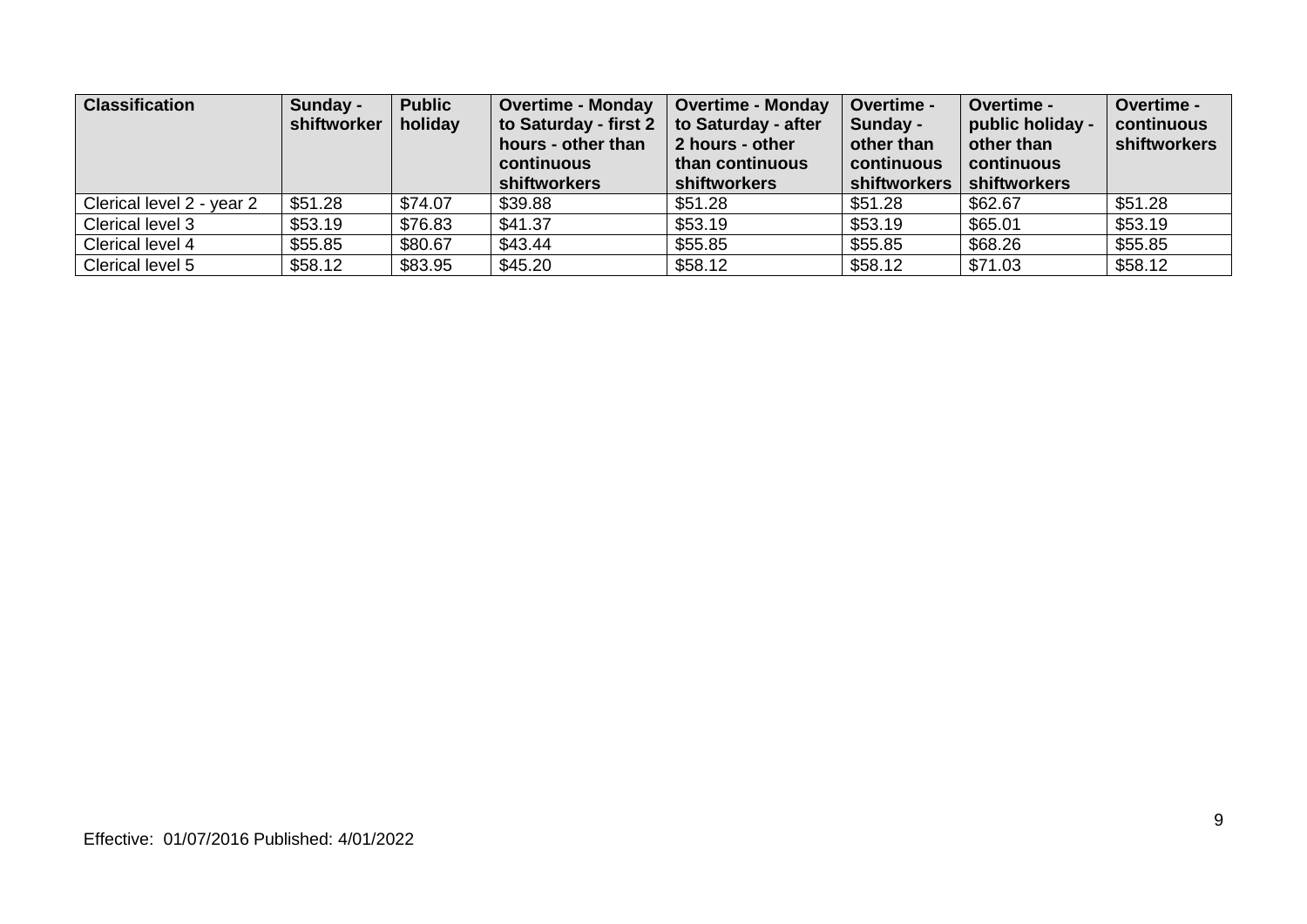## **Junior - Full-time & part-time - 16 years or less**

Note: Trade qualified juniors must be paid the appropriate adult rate (see adult rates tables)

| <b>Classification</b>                                                           | <b>Weekly pay</b><br>rate | Hourly pay<br>rate | <b>Afternoon</b><br>shift | <b>Night shift</b> | <b>Permanent</b><br>afternoon shift | <b>Permanent night</b><br>shift | <b>Saturday - first 2 hours</b><br>- shiftworker |
|---------------------------------------------------------------------------------|---------------------------|--------------------|---------------------------|--------------------|-------------------------------------|---------------------------------|--------------------------------------------------|
| Refinery operations -<br>trainee operator level 1                               | \$547.18                  | \$15.64            | \$17.99                   | \$17.99            | \$18.77                             | \$20.33                         | \$23.46                                          |
| Refinery operations -<br>outside operator level 2                               | \$592.18                  | \$16.92            | \$19.46                   | \$19.46            | \$20.30                             | \$22.00                         | \$25.38                                          |
| Refinery operations -<br>advanced outside<br>operator level 3                   | \$640.26                  | \$18.30            | \$21.05                   | \$21.05            | \$21.96                             | \$23.79                         | \$27.45                                          |
| Refinery operations -<br>console operator level 4                               | \$708.88                  | \$20.26            | \$23.30                   | \$23.30            | \$24.31                             | \$26.34                         | \$30.39                                          |
| Refinery operations -<br>head operator level 5                                  | \$762.58                  | \$21.79            | \$25.06                   | \$25.06            | \$26.15                             | \$28.33                         | \$32.69                                          |
| Lubricants/bitumen<br>plants and terminals -<br>trainee level 1                 | \$535.86                  | \$15.32            | \$17.62                   | \$17.62            | \$18.38                             | \$19.92                         | \$22.98                                          |
| Lubricants/bitumen<br>plants and terminals -<br>operator (competent)<br>level 2 | \$566.08                  | \$16.18            | \$18.61                   | \$18.61            | \$19.42                             | \$21.03                         | \$24.27                                          |
| Lubricants/bitumen<br>plants and terminals -<br>operator (advanced)<br>level 3  | \$590.83                  | \$16.89            | \$19.42                   | \$19.42            | \$20.27                             | \$21.96                         | \$25.34                                          |
| Lubricants/bitumen<br>plants and terminals -<br>specialist blender level 4      | \$615.28                  | \$17.58            | \$20.22                   | \$20.22            | \$21.10                             | \$22.85                         | \$26.37                                          |
| Lubricants/bitumen<br>plants and terminals -<br>head operator level 5           | \$639.81                  | \$18.29            | \$21.03                   | \$21.03            | \$21.95                             | \$23.78                         | \$27.44                                          |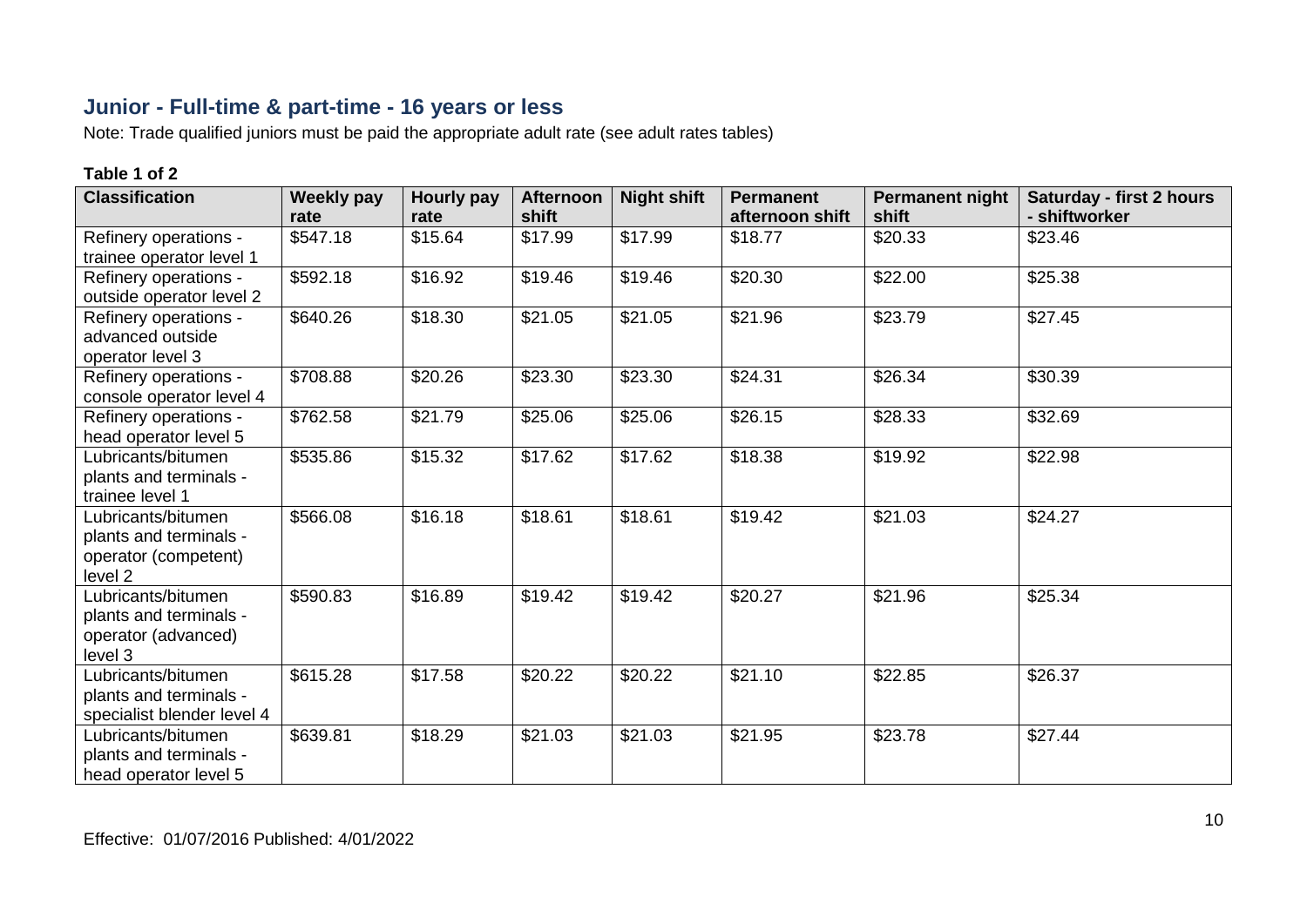| <b>Classification</b>     | Weekly pay<br>rate | Hourly pay<br>rate | <b>Afternoon</b><br>shift | <b>Night shift</b> | Permanent<br>afternoon shift | <b>Permanent night</b><br>shift | Saturday - first 2 hours<br>- shiftworker |
|---------------------------|--------------------|--------------------|---------------------------|--------------------|------------------------------|---------------------------------|-------------------------------------------|
| Maintenance -             | \$731.53           | \$20.91            | \$24.05                   | \$24.05            | \$25.09                      | \$27.18                         | \$31.37                                   |
| maintenance co-           |                    |                    |                           |                    |                              |                                 |                                           |
| ordinator                 |                    |                    |                           |                    |                              |                                 |                                           |
| Clerical level 1 - year 1 | \$536.40           | \$15.33            | \$17.63                   | \$17.63            | \$18.40                      | \$19.93                         | \$23.00                                   |
| Clerical level 1 - year 2 | \$562.95           | \$16.08            | \$18.49                   | \$18.49            | \$19.30                      | \$20.90                         | \$24.12                                   |
| Clerical level 1 - year 3 | \$580.58           | \$16.59            | \$19.08                   | \$19.08            | \$19.91                      | \$21.57                         | \$24.89                                   |
| Clerical level 2 - year 1 | \$587.48           | \$16.79            | \$19.31                   | \$19.31            | \$20.15                      | \$21.83                         | \$25.19                                   |
| Clerical level 2 - year 2 | \$598.35           | \$17.10            | \$19.67                   | \$19.67            | \$20.52                      | \$22.23                         | \$25.65                                   |
| Clerical level 3          | \$620.48           | \$17.73            | \$20.39                   | \$20.39            | \$21.28                      | \$23.05                         | \$26.60                                   |
| Clerical level 4          | \$651.53           | \$18.62            | \$21.41                   | \$21.41            | \$22.34                      | \$24.21                         | \$27.93                                   |
| Clerical level 5          | \$678.00           | \$19.37            | \$22.28                   | \$22.28            | \$23.24                      | \$25.18                         | \$29.06                                   |

| <b>Classification</b>                                         | Saturday -<br>after 2<br>hours -<br>shiftworker | Sunday -<br>shiftworker | <b>Public</b><br>holiday | Overtime -<br><b>Monday to</b><br>Saturday - first 2<br>hours - other<br>than continuous<br><b>shiftworkers</b> | <b>Overtime -</b><br><b>Monday to</b><br>Saturday -<br>after 2 hours<br>- other than<br>continuous<br><b>shiftworkers</b> | <b>Overtime -</b><br>Sunday -<br>other than<br>continuous<br>shiftworkers | Overtime -<br>public<br>holiday -<br>other than<br>continuous<br><b>shiftworkers</b> | Overtime -<br>continuous<br>shiftworkers |
|---------------------------------------------------------------|-------------------------------------------------|-------------------------|--------------------------|-----------------------------------------------------------------------------------------------------------------|---------------------------------------------------------------------------------------------------------------------------|---------------------------------------------------------------------------|--------------------------------------------------------------------------------------|------------------------------------------|
| Refinery operations -<br>trainee operator level 1             | \$31.28                                         | \$31.28                 | \$46.92                  | \$23.46                                                                                                         | \$31.28                                                                                                                   | \$31.28                                                                   | \$39.10                                                                              | \$31.28                                  |
| Refinery operations -<br>outside operator level 2             | \$33.84                                         | \$33.84                 | \$50.76                  | \$25.38                                                                                                         | \$33.84                                                                                                                   | \$33.84                                                                   | \$42.30                                                                              | \$33.84                                  |
| Refinery operations -<br>advanced outside<br>operator level 3 | \$36.60                                         | \$36.60                 | \$54.90                  | \$27.45                                                                                                         | \$36.60                                                                                                                   | \$36.60                                                                   | \$45.75                                                                              | \$36.60                                  |
| Refinery operations -<br>console operator level 4             | \$40.52                                         | \$40.52                 | \$60.78                  | \$30.39                                                                                                         | \$40.52                                                                                                                   | \$40.52                                                                   | \$50.65                                                                              | \$40.52                                  |
| Refinery operations -<br>head operator level 5                | \$43.58                                         | \$43.58                 | \$65.37                  | \$32.69                                                                                                         | \$43.58                                                                                                                   | \$43.58                                                                   | \$54.48                                                                              | \$43.58                                  |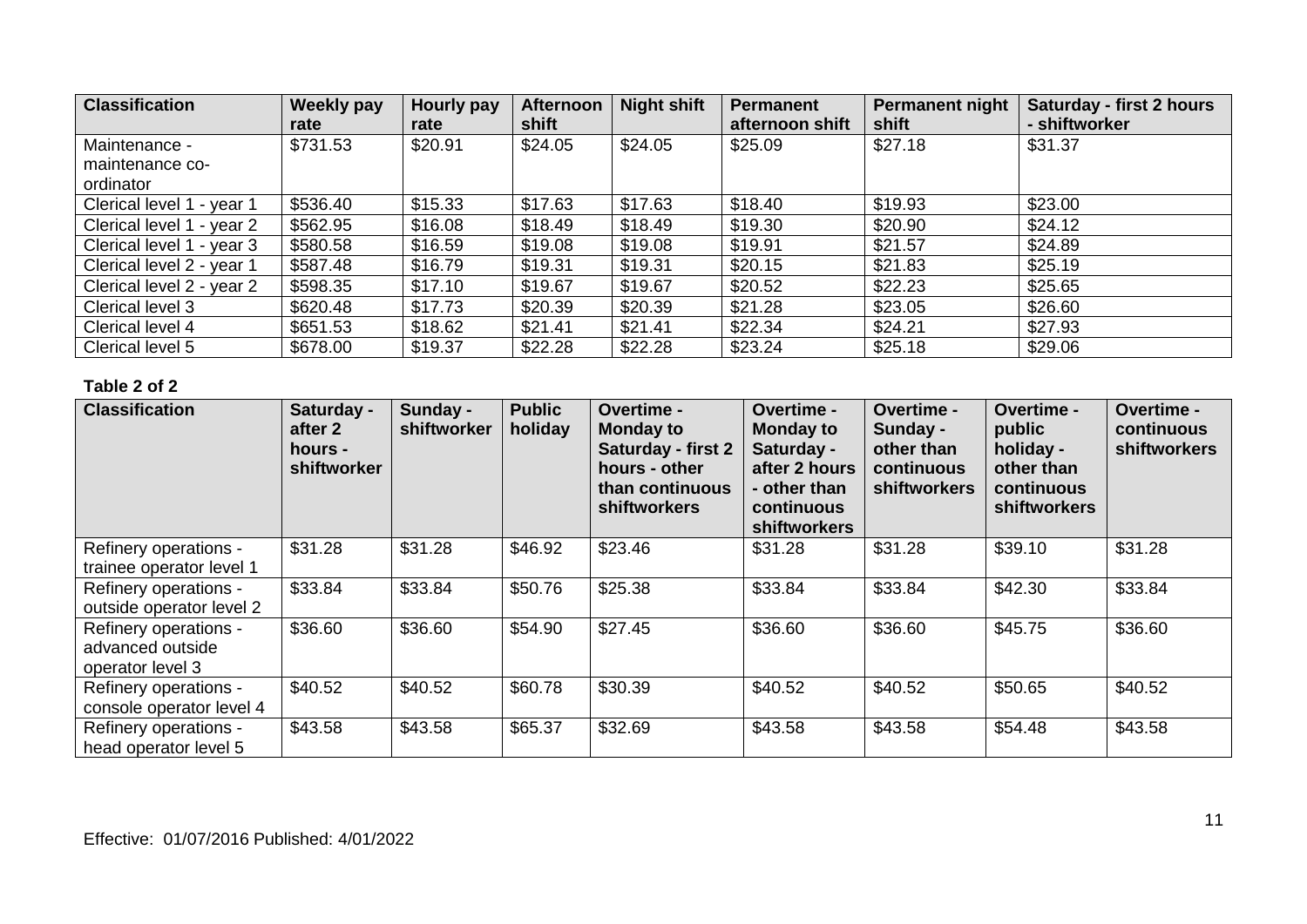| <b>Classification</b>                                                           | Saturday -<br>after <sub>2</sub><br>hours -<br>shiftworker | Sunday -<br>shiftworker | <b>Public</b><br>holiday | Overtime -<br><b>Monday to</b><br>Saturday - first 2<br>hours - other<br>than continuous | Overtime -<br><b>Monday to</b><br>Saturday -<br>after 2 hours<br>- other than | Overtime -<br>Sunday -<br>other than<br>continuous<br>shiftworkers | Overtime -<br>public<br>holiday -<br>other than<br>continuous | Overtime -<br>continuous<br>shiftworkers |
|---------------------------------------------------------------------------------|------------------------------------------------------------|-------------------------|--------------------------|------------------------------------------------------------------------------------------|-------------------------------------------------------------------------------|--------------------------------------------------------------------|---------------------------------------------------------------|------------------------------------------|
|                                                                                 |                                                            |                         |                          | shiftworkers                                                                             | continuous<br>shiftworkers                                                    |                                                                    | shiftworkers                                                  |                                          |
| Lubricants/bitumen<br>plants and terminals -<br>trainee level 1                 | \$30.64                                                    | \$30.64                 | \$45.96                  | \$22.98                                                                                  | \$30.64                                                                       | \$30.64                                                            | \$38.30                                                       | \$30.64                                  |
| Lubricants/bitumen<br>plants and terminals -<br>operator (competent)<br>level 2 | \$32.36                                                    | \$32.36                 | \$48.54                  | \$24.27                                                                                  | \$32.36                                                                       | \$32.36                                                            | \$40.45                                                       | \$32.36                                  |
| Lubricants/bitumen<br>plants and terminals -<br>operator (advanced)<br>level 3  | \$33.78                                                    | \$33.78                 | \$50.67                  | \$25.34                                                                                  | \$33.78                                                                       | \$33.78                                                            | $\overline{$}42.23$                                           | \$33.78                                  |
| Lubricants/bitumen<br>plants and terminals -<br>specialist blender level 4      | \$35.16                                                    | \$35.16                 | \$52.74                  | \$26.37                                                                                  | \$35.16                                                                       | \$35.16                                                            | \$43.95                                                       | \$35.16                                  |
| Lubricants/bitumen<br>plants and terminals -<br>head operator level 5           | \$36.58                                                    | \$36.58                 | \$54.87                  | \$27.44                                                                                  | \$36.58                                                                       | \$36.58                                                            | \$45.73                                                       | \$36.58                                  |
| Maintenance -<br>maintenance co-<br>ordinator                                   | \$41.82                                                    | \$41.82                 | \$62.73                  | \$31.37                                                                                  | \$41.82                                                                       | \$41.82                                                            | \$52.28                                                       | \$41.82                                  |
| Clerical level 1 - year 1                                                       | \$30.66                                                    | \$30.66                 | \$45.99                  | \$23.00                                                                                  | \$30.66                                                                       | \$30.66                                                            | \$38.33                                                       | \$30.66                                  |
| Clerical level 1 - year 2                                                       | \$32.16                                                    | \$32.16                 | \$48.24                  | \$24.12                                                                                  | \$32.16                                                                       | \$32.16                                                            | \$40.20                                                       | \$32.16                                  |
| Clerical level 1 - year 3                                                       | \$33.18                                                    | \$33.18                 | \$49.77                  | \$24.89                                                                                  | \$33.18                                                                       | \$33.18                                                            | \$41.48                                                       | \$33.18                                  |
| Clerical level 2 - year 1                                                       | \$33.58                                                    | \$33.58                 | \$50.37                  | \$25.19                                                                                  | \$33.58                                                                       | \$33.58                                                            | \$41.98                                                       | \$33.58                                  |
| Clerical level 2 - year 2                                                       | \$34.20                                                    | \$34.20                 | \$51.30                  | \$25.65                                                                                  | \$34.20                                                                       | $\overline{$}34.20$                                                | \$42.75                                                       | \$34.20                                  |
| Clerical level 3                                                                | \$35.46                                                    | \$35.46                 | \$53.19                  | \$26.60                                                                                  | \$35.46                                                                       | \$35.46                                                            | \$44.33                                                       | \$35.46                                  |
| Clerical level 4                                                                | \$37.24                                                    | \$37.24                 | \$55.86                  | \$27.93                                                                                  | \$37.24                                                                       | \$37.24                                                            | \$46.55                                                       | \$37.24                                  |
| Clerical level 5                                                                | \$38.74                                                    | \$38.74                 | \$58.11                  | \$29.06                                                                                  | \$38.74                                                                       | \$38.74                                                            | \$48.43                                                       | \$38.74                                  |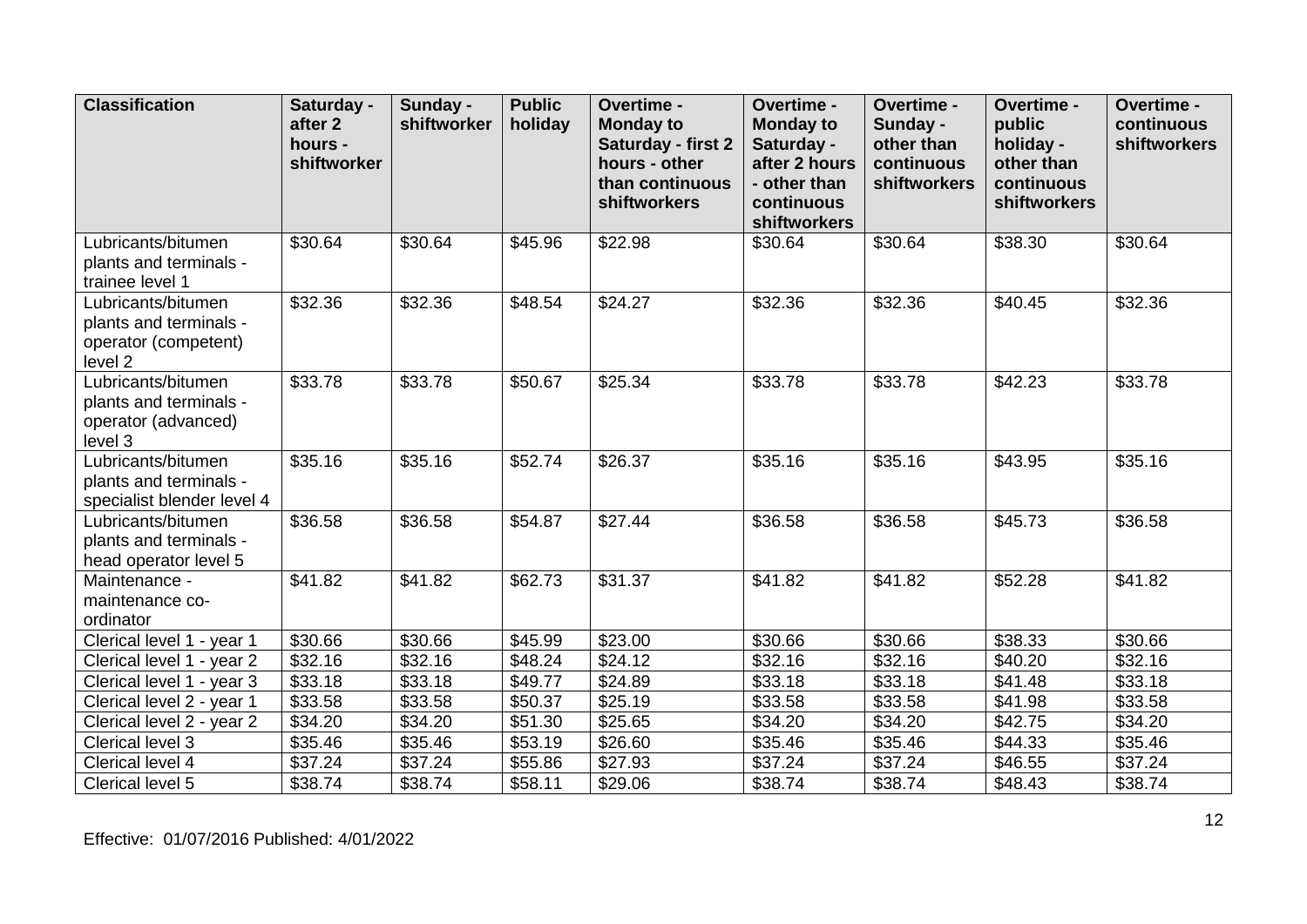## **Junior - Full-time & part-time - 17 years**

Note: Trade qualified juniors must be paid the appropriate adult rate (see adult rates tables)

| <b>Classification</b>                                                           | <b>Weekly pay</b><br>rate | <b>Hourly pay</b><br>rate | <b>Afternoon</b><br>shift | <b>Night shift</b> | <b>Permanent</b><br>afternoon shift | <b>Permanent</b><br>night shift | <b>Saturday - first 2 hours</b><br>- shiftworker |
|---------------------------------------------------------------------------------|---------------------------|---------------------------|---------------------------|--------------------|-------------------------------------|---------------------------------|--------------------------------------------------|
| Refinery operations -<br>trainee operator level 1                               | \$615.96                  | \$17.60                   | \$20.24                   | \$20.24            | \$21.12                             | \$22.88                         | \$26.40                                          |
| Refinery operations -<br>outside operator level 2                               | \$666.96                  | \$19.06                   | \$21.92                   | \$21.92            | \$22.87                             | \$24.78                         | \$28.59                                          |
| Refinery operations -<br>advanced outside<br>operator level 3                   | \$721.45                  | \$20.62                   | \$23.71                   | \$23.71            | \$24.74                             | \$26.81                         | \$30.93                                          |
| Refinery operations -<br>console operator level 4                               | \$799.22                  | \$22.84                   | \$26.27                   | \$26.27            | \$27.41                             | \$29.69                         | \$34.26                                          |
| Refinery operations -<br>head operator level 5                                  | \$860.08                  | \$24.58                   | \$28.27                   | \$28.27            | \$29.50                             | \$31.95                         | \$36.87                                          |
| Lubricants/bitumen<br>plants and terminals -<br>trainee level 1                 | \$603.13                  | $\sqrt{$17.24}$           | \$19.83                   | \$19.83            | \$20.69                             | \$22.41                         | \$25.86                                          |
| Lubricants/bitumen<br>plants and terminals -<br>operator (competent)<br>level 2 | \$637.38                  | \$18.22                   | \$20.95                   | \$20.95            | \$21.86                             | \$23.69                         | \$27.33                                          |
| Lubricants/bitumen<br>plants and terminals -<br>operator (advanced)<br>level 3  | \$665.43                  | \$19.02                   | \$21.87                   | \$21.87            | \$22.82                             | \$24.73                         | \$28.53                                          |
| Lubricants/bitumen<br>plants and terminals -<br>specialist blender level 4      | \$693.14                  | \$19.81                   | \$22.78                   | \$22.78            | \$23.77                             | \$25.75                         | \$29.72                                          |
| Lubricants/bitumen<br>plants and terminals -<br>head operator level 5           | \$720.94                  | \$20.60                   | \$23.69                   | \$23.69            | \$24.72                             | \$26.78                         | \$30.90                                          |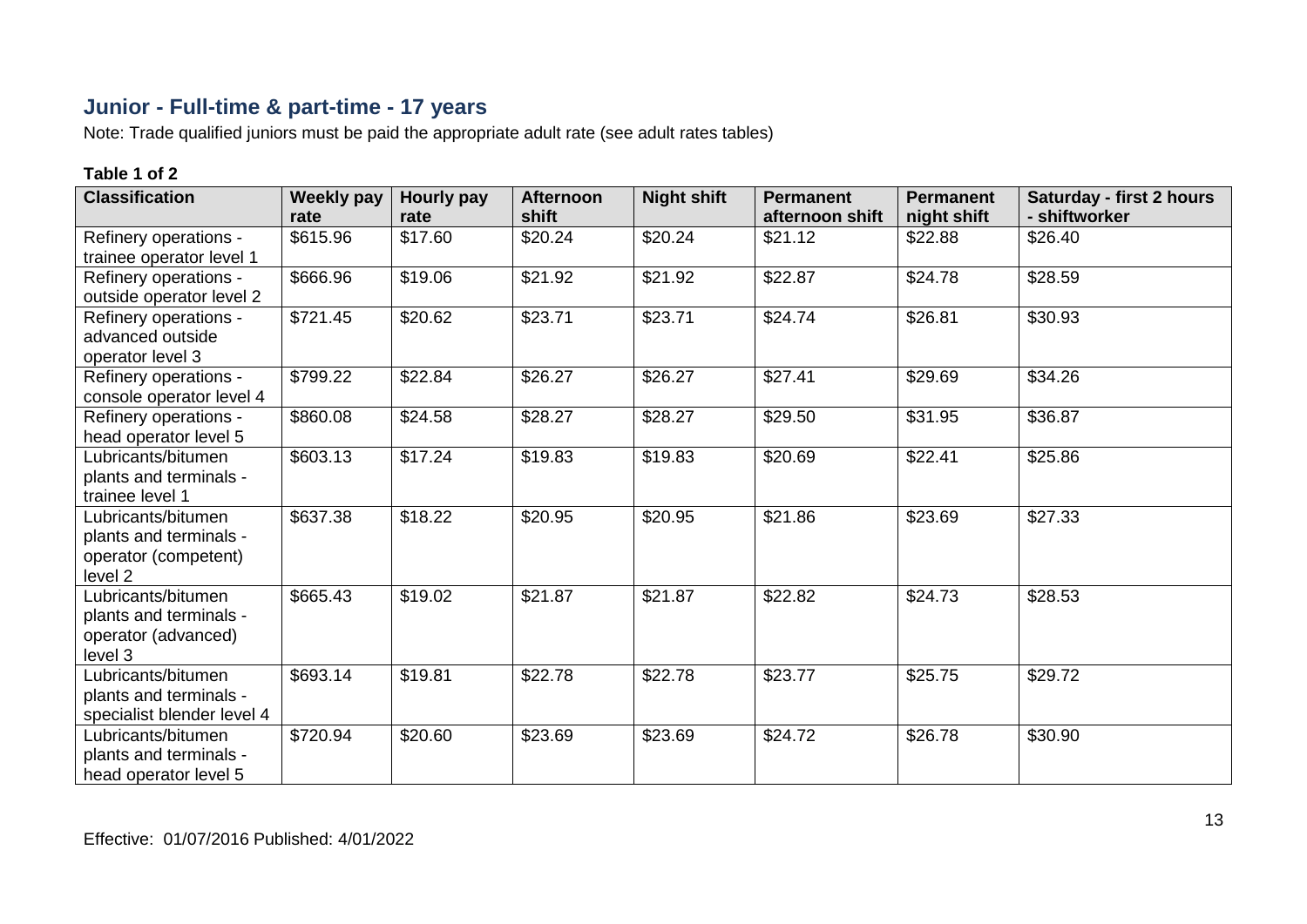| <b>Classification</b>     | Weekly pay<br>rate | Hourly pay<br>rate | <b>Afternoon</b><br>shift | <b>Night shift</b> | <b>Permanent</b><br>afternoon shift | Permanent<br>night shift | Saturday - first 2 hours<br>- shiftworker |
|---------------------------|--------------------|--------------------|---------------------------|--------------------|-------------------------------------|--------------------------|-------------------------------------------|
| Maintenance -             | \$824.89           | \$23.57            | \$27.11                   | \$27.11            | \$28.28                             | \$30.64                  | \$35.36                                   |
| maintenance co-           |                    |                    |                           |                    |                                     |                          |                                           |
| ordinator                 |                    |                    |                           |                    |                                     |                          |                                           |
| Clerical level 1 - year 1 | \$607.92           | \$17.37            | \$19.98                   | \$19.98            | \$20.84                             | \$22.58                  | \$26.06                                   |
| Clerical level 1 - year 2 | \$638.01           | \$18.23            | \$20.96                   | \$20.96            | \$21.88                             | \$23.70                  | \$27.35                                   |
| Clerical level 1 - year 3 | \$657.99           | \$18.80            | \$21.62                   | \$21.62            | \$22.56                             | \$24.44                  | \$28.20                                   |
| Clerical level 2 - year 1 | \$665.81           | \$19.02            | \$21.87                   | \$21.87            | \$22.82                             | \$24.73                  | \$28.53                                   |
| Clerical level 2 - year 2 | \$678.13           | \$19.38            | \$22.29                   | \$22.29            | \$23.26                             | \$25.19                  | \$29.07                                   |
| Clerical level 3          | \$703.21           | \$20.09            | \$23.10                   | \$23.10            | \$24.11                             | \$26.12                  | \$30.14                                   |
| Clerical level 4          | \$738.40           | \$21.10            | \$24.27                   | \$24.27            | \$25.32                             | \$27.43                  | \$31.65                                   |
| Clerical level 5          | \$768.40           | \$21.95            | \$25.24                   | \$25.24            | \$26.34                             | \$28.54                  | \$32.93                                   |

| <b>Classification</b>                                         | Saturday -<br>after 2<br>hours -<br>shiftworker | Sunday -<br>shiftworker | <b>Public</b><br>holiday | Overtime -<br><b>Monday to</b><br><b>Saturday - first 2</b><br>hours - other<br>than continuous<br>shiftworkers | Overtime -<br><b>Monday to</b><br>Saturday - after<br>2 hours - other<br>than<br>continuous<br><b>shiftworkers</b> | Overtime -<br>Sunday -<br>other than<br>continuous<br><b>shiftworkers</b> | Overtime -<br>public<br>holiday -<br>other than<br>continuous<br><b>shiftworkers</b> | <b>Overtime -</b><br>continuous<br><b>shiftworkers</b> |
|---------------------------------------------------------------|-------------------------------------------------|-------------------------|--------------------------|-----------------------------------------------------------------------------------------------------------------|--------------------------------------------------------------------------------------------------------------------|---------------------------------------------------------------------------|--------------------------------------------------------------------------------------|--------------------------------------------------------|
| Refinery operations -<br>trainee operator level 1             | \$35.20                                         | \$35.20                 | \$52.80                  | \$26.40                                                                                                         | \$35.20                                                                                                            | \$35.20                                                                   | \$44.00                                                                              | \$35.20                                                |
| Refinery operations -<br>outside operator level 2             | \$38.12                                         | \$38.12                 | \$57.18                  | \$28.59                                                                                                         | \$38.12                                                                                                            | \$38.12                                                                   | \$47.65                                                                              | \$38.12                                                |
| Refinery operations -<br>advanced outside<br>operator level 3 | \$41.24                                         | \$41.24                 | \$61.86                  | \$30.93                                                                                                         | \$41.24                                                                                                            | \$41.24                                                                   | \$51.55                                                                              | \$41.24                                                |
| Refinery operations -<br>console operator level 4             | \$45.68                                         | \$45.68                 | \$68.52                  | \$34.26                                                                                                         | \$45.68                                                                                                            | \$45.68                                                                   | \$57.10                                                                              | \$45.68                                                |
| Refinery operations -<br>head operator level 5                | \$49.16                                         | \$49.16                 | \$73.74                  | \$36.87                                                                                                         | \$49.16                                                                                                            | \$49.16                                                                   | \$61.45                                                                              | \$49.16                                                |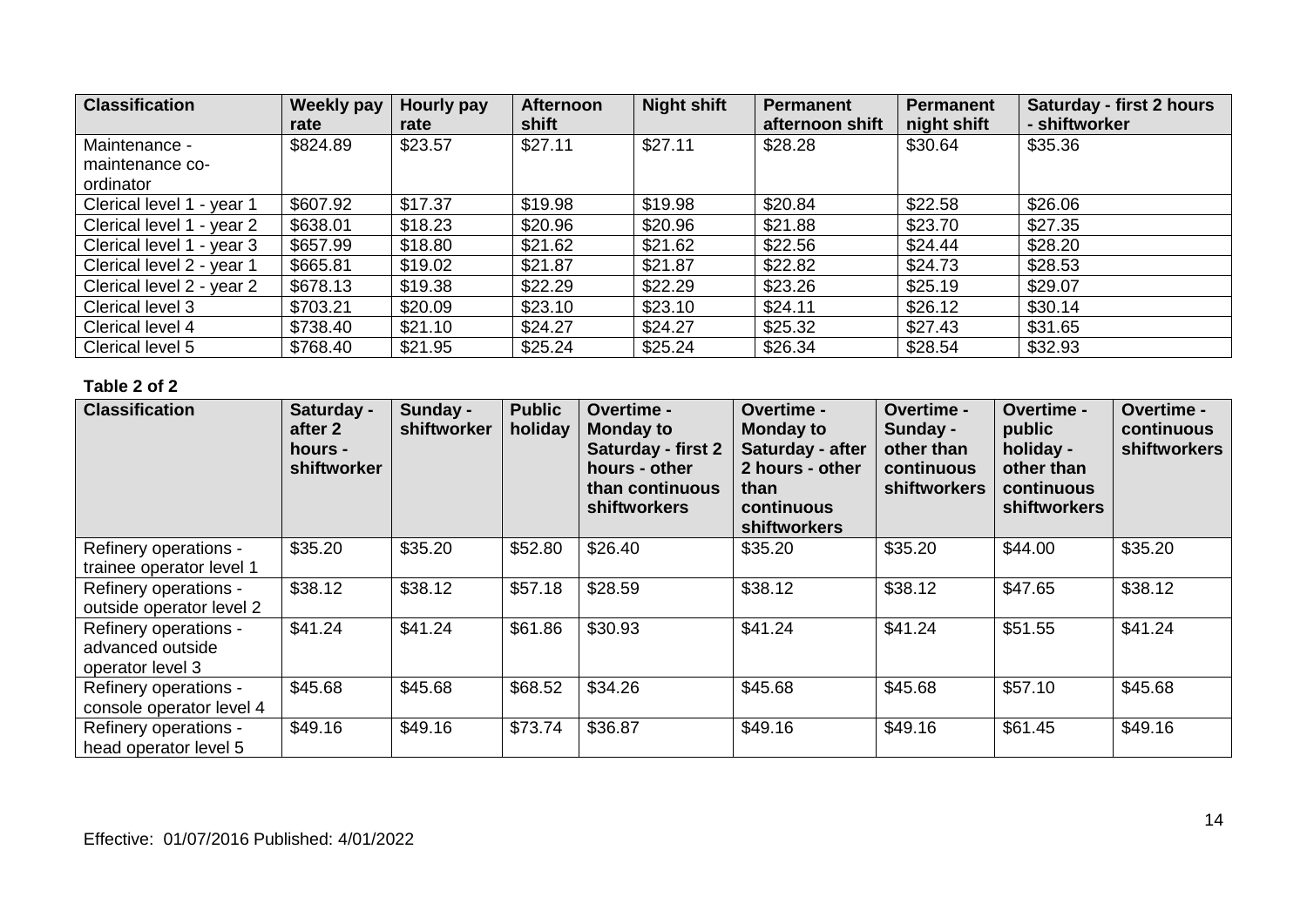| <b>Classification</b>                                                           | Saturday -<br>after 2<br>hours -<br>shiftworker | Sunday -<br>shiftworker | <b>Public</b><br>holiday | Overtime -<br><b>Monday to</b><br>Saturday - first 2<br>hours - other<br>than continuous<br>shiftworkers | Overtime -<br><b>Monday to</b><br>Saturday - after<br>2 hours - other<br>than<br>continuous | Overtime -<br>Sunday -<br>other than<br>continuous<br>shiftworkers | Overtime -<br>public<br>holiday -<br>other than<br>continuous<br>shiftworkers | Overtime -<br>continuous<br>shiftworkers |
|---------------------------------------------------------------------------------|-------------------------------------------------|-------------------------|--------------------------|----------------------------------------------------------------------------------------------------------|---------------------------------------------------------------------------------------------|--------------------------------------------------------------------|-------------------------------------------------------------------------------|------------------------------------------|
|                                                                                 |                                                 |                         |                          |                                                                                                          | shiftworkers                                                                                |                                                                    |                                                                               |                                          |
| Lubricants/bitumen<br>plants and terminals -<br>trainee level 1                 | \$34.48                                         | \$34.48                 | \$51.72                  | \$25.86                                                                                                  | \$34.48                                                                                     | \$34.48                                                            | \$43.10                                                                       | \$34.48                                  |
| Lubricants/bitumen<br>plants and terminals -<br>operator (competent)<br>level 2 | \$36.44                                         | \$36.44                 | \$54.66                  | \$27.33                                                                                                  | \$36.44                                                                                     | \$36.44                                                            | \$45.55                                                                       | \$36.44                                  |
| Lubricants/bitumen<br>plants and terminals -<br>operator (advanced)<br>level 3  | \$38.04                                         | \$38.04                 | \$57.06                  | \$28.53                                                                                                  | \$38.04                                                                                     | \$38.04                                                            | \$47.55                                                                       | \$38.04                                  |
| Lubricants/bitumen<br>plants and terminals -<br>specialist blender level 4      | \$39.62                                         | \$39.62                 | \$59.43                  | \$29.72                                                                                                  | \$39.62                                                                                     | \$39.62                                                            | \$49.53                                                                       | \$39.62                                  |
| Lubricants/bitumen<br>plants and terminals -<br>head operator level 5           | $\overline{$}41.20$                             | \$41.20                 | \$61.80                  | \$30.90                                                                                                  | \$41.20                                                                                     | \$41.20                                                            | \$51.50                                                                       | \$41.20                                  |
| Maintenance -<br>maintenance co-<br>ordinator                                   | \$47.14                                         | \$47.14                 | \$70.71                  | \$35.36                                                                                                  | \$47.14                                                                                     | \$47.14                                                            | \$58.93                                                                       | \$47.14                                  |
| Clerical level 1 - year 1                                                       | \$34.74                                         | \$34.74                 | \$52.11                  | \$26.06                                                                                                  | \$34.74                                                                                     | \$34.74                                                            | \$43.43                                                                       | \$34.74                                  |
| Clerical level 1 - year 2                                                       | \$36.46                                         | \$36.46                 | \$54.69                  | \$27.35                                                                                                  | \$36.46                                                                                     | \$36.46                                                            | \$45.58                                                                       | \$36.46                                  |
| Clerical level 1 - year 3                                                       | \$37.60                                         | \$37.60                 | \$56.40                  | \$28.20                                                                                                  | \$37.60                                                                                     | \$37.60                                                            | \$47.00                                                                       | \$37.60                                  |
| Clerical level 2 - year 1                                                       | \$38.04                                         | \$38.04                 | \$57.06                  | \$28.53                                                                                                  | \$38.04                                                                                     | \$38.04                                                            | \$47.55                                                                       | \$38.04                                  |
| Clerical level 2 - year 2                                                       | \$38.76                                         | \$38.76                 | \$58.14                  | \$29.07                                                                                                  | \$38.76                                                                                     | \$38.76                                                            | \$48.45                                                                       | \$38.76                                  |
| Clerical level 3                                                                | \$40.18                                         | \$40.18                 | \$60.27                  | \$30.14                                                                                                  | \$40.18                                                                                     | \$40.18                                                            | \$50.23                                                                       | \$40.18                                  |
| Clerical level 4                                                                | \$42.20                                         | \$42.20                 | \$63.30                  | \$31.65                                                                                                  | \$42.20                                                                                     | \$42.20                                                            | $\overline{$}52.75$                                                           | \$42.20                                  |
| Clerical level 5                                                                | \$43.90                                         | \$43.90                 | \$65.85                  | \$32.93                                                                                                  | \$43.90                                                                                     | \$43.90                                                            | \$54.88                                                                       | \$43.90                                  |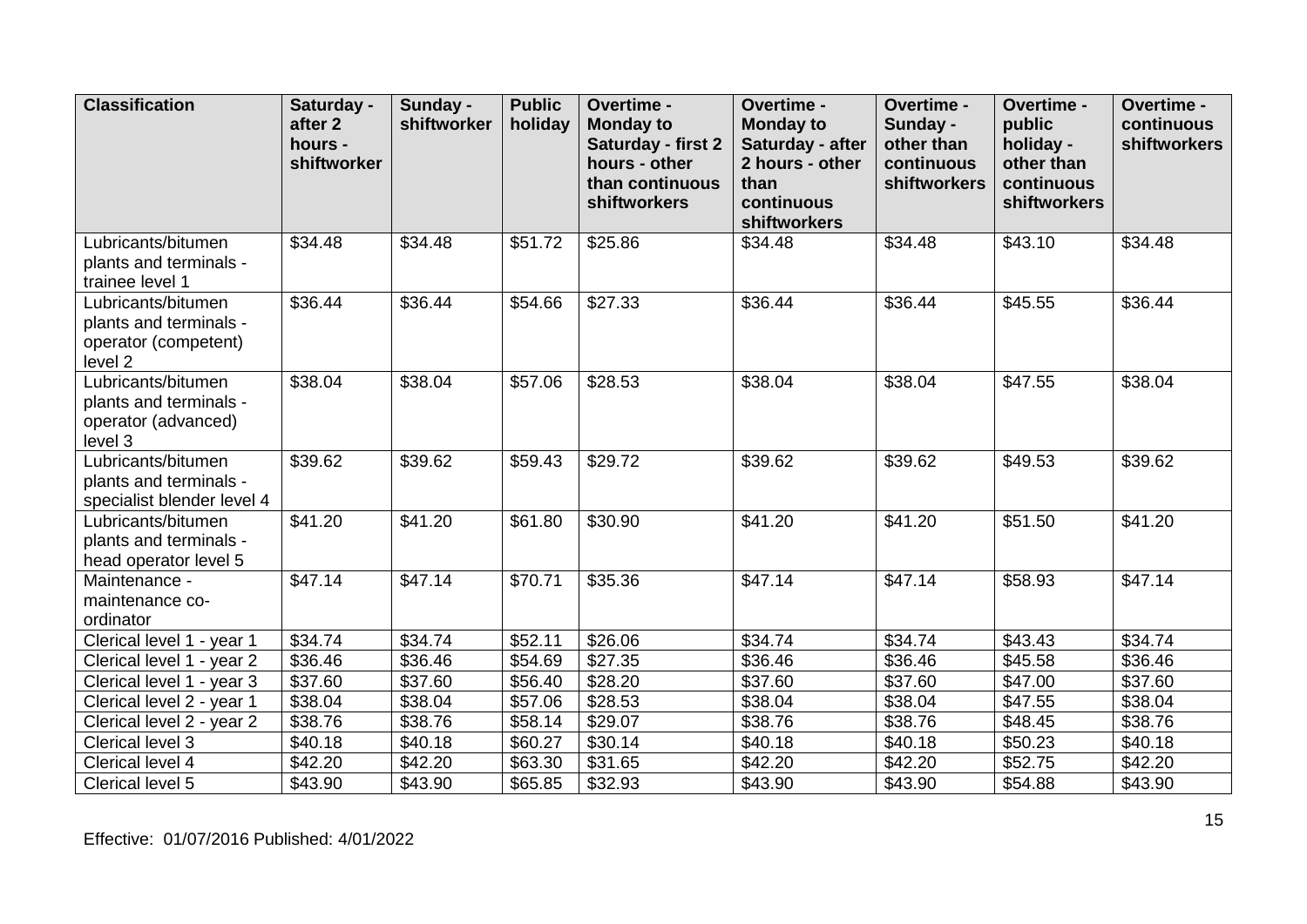## **Junior - Casual - 16 years or less**

Note: Trade qualified juniors must be paid the appropriate adult rate (see adult rates tables)

| <b>Classification</b>                                                           | <b>Hourly pay</b><br>rate | <b>Afternoon</b><br>shift | <b>Night shift</b> | <b>Permanent</b><br>afternoon shift | <b>Permanent</b><br>night shift | Saturday - first 2<br>hours - shiftworker | Saturday - after 2<br>hours - shiftworker |
|---------------------------------------------------------------------------------|---------------------------|---------------------------|--------------------|-------------------------------------|---------------------------------|-------------------------------------------|-------------------------------------------|
| Refinery operations -<br>trainee operator level 1                               | \$19.55                   | \$21.90                   | \$21.90            | \$22.68                             | \$24.24                         | \$27.37                                   | \$35.19                                   |
| Refinery operations -<br>outside operator level 2                               | \$21.15                   | \$23.69                   | \$23.69            | \$24.53                             | \$26.23                         | \$29.61                                   | \$38.07                                   |
| Refinery operations -<br>advanced outside<br>operator level 3                   | \$22.88                   | \$25.62                   | \$25.62            | \$26.54                             | \$28.37                         | \$32.03                                   | \$41.18                                   |
| Refinery operations -<br>console operator level 4                               | \$25.33                   | \$28.36                   | \$28.36            | \$29.38                             | \$31.40                         | \$35.46                                   | \$45.59                                   |
| Refinery operations -<br>head operator level 5                                  | \$27.24                   | \$30.51                   | \$30.51            | \$31.60                             | \$33.77                         | \$38.13                                   | \$49.03                                   |
| Lubricants/bitumen<br>plants and terminals -<br>trainee level 1                 | \$19.15                   | \$21.45                   | \$21.45            | \$22.21                             | \$23.75                         | \$26.81                                   | \$34.47                                   |
| Lubricants/bitumen<br>plants and terminals -<br>operator (competent)<br>level 2 | \$20.23                   | \$22.65                   | \$22.65            | \$23.46                             | \$25.08                         | \$28.32                                   | \$36.41                                   |
| Lubricants/bitumen<br>plants and terminals -<br>operator (advanced)<br>level 3  | \$21.11                   | \$23.65                   | \$23.65            | \$24.49                             | \$26.18                         | \$29.56                                   | \$38.00                                   |
| Lubricants/bitumen<br>plants and terminals -<br>specialist blender level 4      | \$21.98                   | \$24.61                   | \$24.61            | \$25.49                             | \$27.25                         | \$30.77                                   | \$39.56                                   |
| Lubricants/bitumen<br>plants and terminals -<br>head operator level 5           | \$22.86                   | \$25.61                   | \$25.61            | \$26.52                             | \$28.35                         | \$32.01                                   | \$41.15                                   |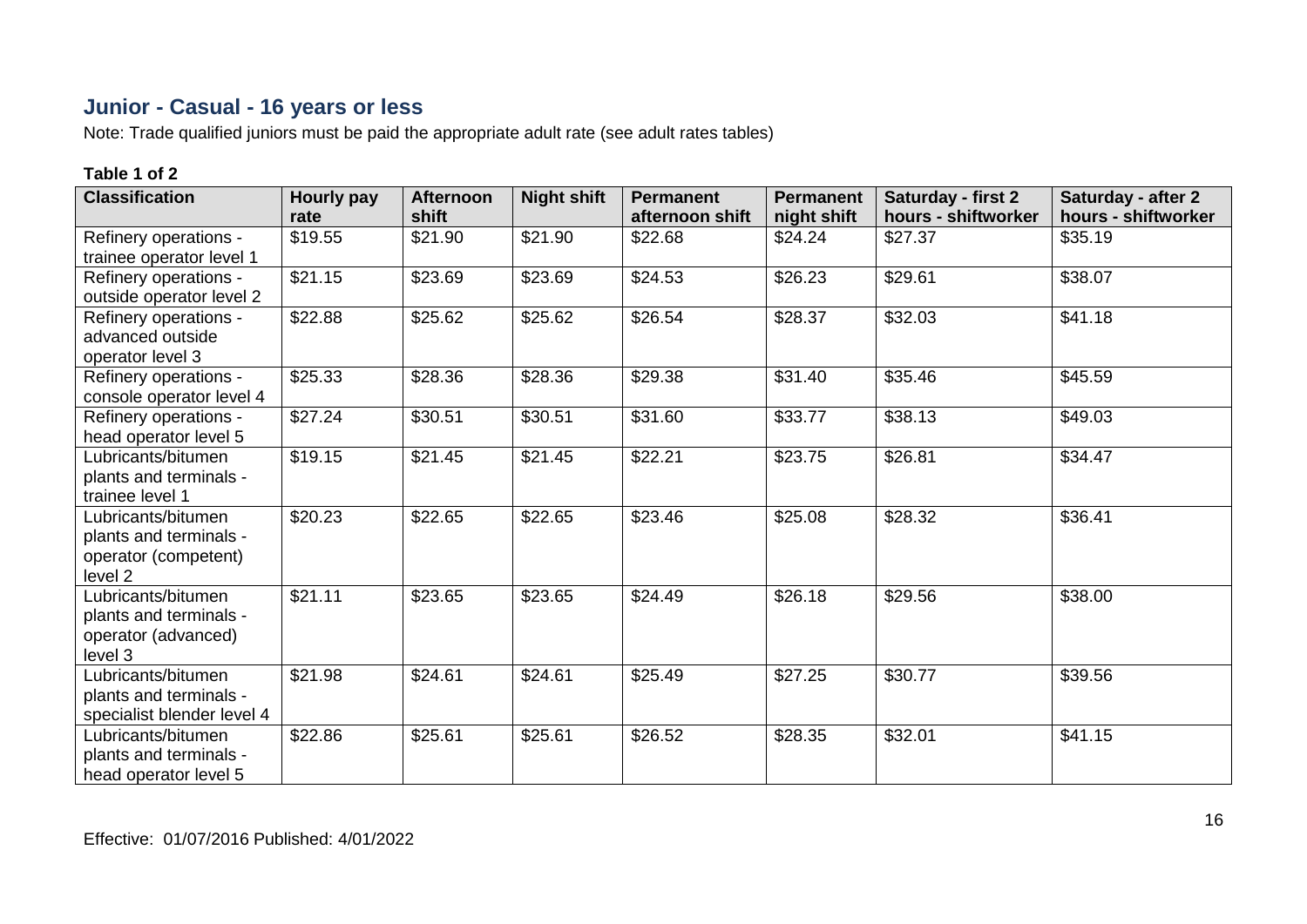| <b>Classification</b>     | Hourly pay<br>rate | <b>Afternoon</b><br>shift | <b>Night shift</b> | Permanent<br>afternoon shift | <b>Permanent</b><br>night shift | <b>Saturday - first 2</b><br>hours - shiftworker | Saturday - after 2<br>hours - shiftworker |
|---------------------------|--------------------|---------------------------|--------------------|------------------------------|---------------------------------|--------------------------------------------------|-------------------------------------------|
| Maintenance -             | \$26.14            | \$29.27                   | \$29.27            | \$30.32                      | \$32.41                         | \$36.59                                          | \$47.05                                   |
| maintenance co-           |                    |                           |                    |                              |                                 |                                                  |                                           |
| ordinator                 |                    |                           |                    |                              |                                 |                                                  |                                           |
| Clerical level 1 - year 1 | \$19.16            | \$21.46                   | \$21.46            | \$22.23                      | \$23.76                         | \$26.83                                          | \$34.49                                   |
| Clerical level 1 - year 2 | \$20.10            | \$22.51                   | \$22.51            | \$23.32                      | \$24.92                         | \$28.14                                          | \$36.18                                   |
| Clerical level 1 - year 3 | \$20.74            | \$23.23                   | \$23.23            | \$24.06                      | \$25.71                         | \$29.03                                          | \$37.33                                   |
| Clerical level 2 - year 1 | \$20.99            | \$23.51                   | \$23.51            | \$24.35                      | \$26.02                         | \$29.38                                          | \$37.78                                   |
| Clerical level 2 - year 2 | \$21.38            | \$23.94                   | \$23.94            | \$24.80                      | \$26.51                         | \$29.93                                          | \$38.48                                   |
| Clerical level 3          | \$22.16            | \$24.82                   | \$24.82            | \$25.71                      | \$27.48                         | \$31.03                                          | \$39.89                                   |
| Clerical level 4          | \$23.28            | \$26.07                   | \$26.07            | \$27.00                      | \$28.86                         | \$32.59                                          | \$41.90                                   |
| Clerical level 5          | \$24.21            | \$27.12                   | \$27.12            | \$28.09                      | \$30.02                         | \$33.90                                          | \$43.58                                   |

| <b>Classification</b>                                           | Sunday -<br>shiftworker | <b>Public</b><br>holiday | <b>Overtime - Monday</b><br>to Saturday - first 2<br>hours - other than<br>continuous<br><b>shiftworkers</b> | <b>Overtime - Monday</b><br>to Saturday - after<br>2 hours - other<br>than continuous<br><b>shiftworkers</b> | <b>Overtime -</b><br>Sunday -<br>other than<br>continuous<br><b>shiftworkers</b> | Overtime -<br>public holiday<br>- other than<br>continuous<br><b>shiftworkers</b> | Overtime -<br>continuous<br><b>shiftworkers</b> |
|-----------------------------------------------------------------|-------------------------|--------------------------|--------------------------------------------------------------------------------------------------------------|--------------------------------------------------------------------------------------------------------------|----------------------------------------------------------------------------------|-----------------------------------------------------------------------------------|-------------------------------------------------|
| Refinery operations -<br>trainee operator level 1               | \$35.19                 | \$50.83                  | \$27.37                                                                                                      | \$35.19                                                                                                      | \$35.19                                                                          | \$43.01                                                                           | \$35.19                                         |
| Refinery operations -<br>outside operator level 2               | \$38.07                 | \$54.99                  | \$29.61                                                                                                      | \$38.07                                                                                                      | \$38.07                                                                          | \$46.53                                                                           | \$38.07                                         |
| Refinery operations -<br>advanced outside<br>operator level 3   | \$41.18                 | \$59.48                  | \$32.03                                                                                                      | \$41.18                                                                                                      | \$41.18                                                                          | \$50.33                                                                           | \$41.18                                         |
| Refinery operations -<br>console operator level 4               | \$45.59                 | \$65.85                  | \$35.46                                                                                                      | \$45.59                                                                                                      | \$45.59                                                                          | \$55.72                                                                           | \$45.59                                         |
| Refinery operations -<br>head operator level 5                  | \$49.03                 | \$70.82                  | \$38.13                                                                                                      | \$49.03                                                                                                      | \$49.03                                                                          | \$59.92                                                                           | \$49.03                                         |
| Lubricants/bitumen<br>plants and terminals -<br>trainee level 1 | \$34.47                 | \$49.79                  | \$26.81                                                                                                      | \$34.47                                                                                                      | \$34.47                                                                          | \$42.13                                                                           | \$34.47                                         |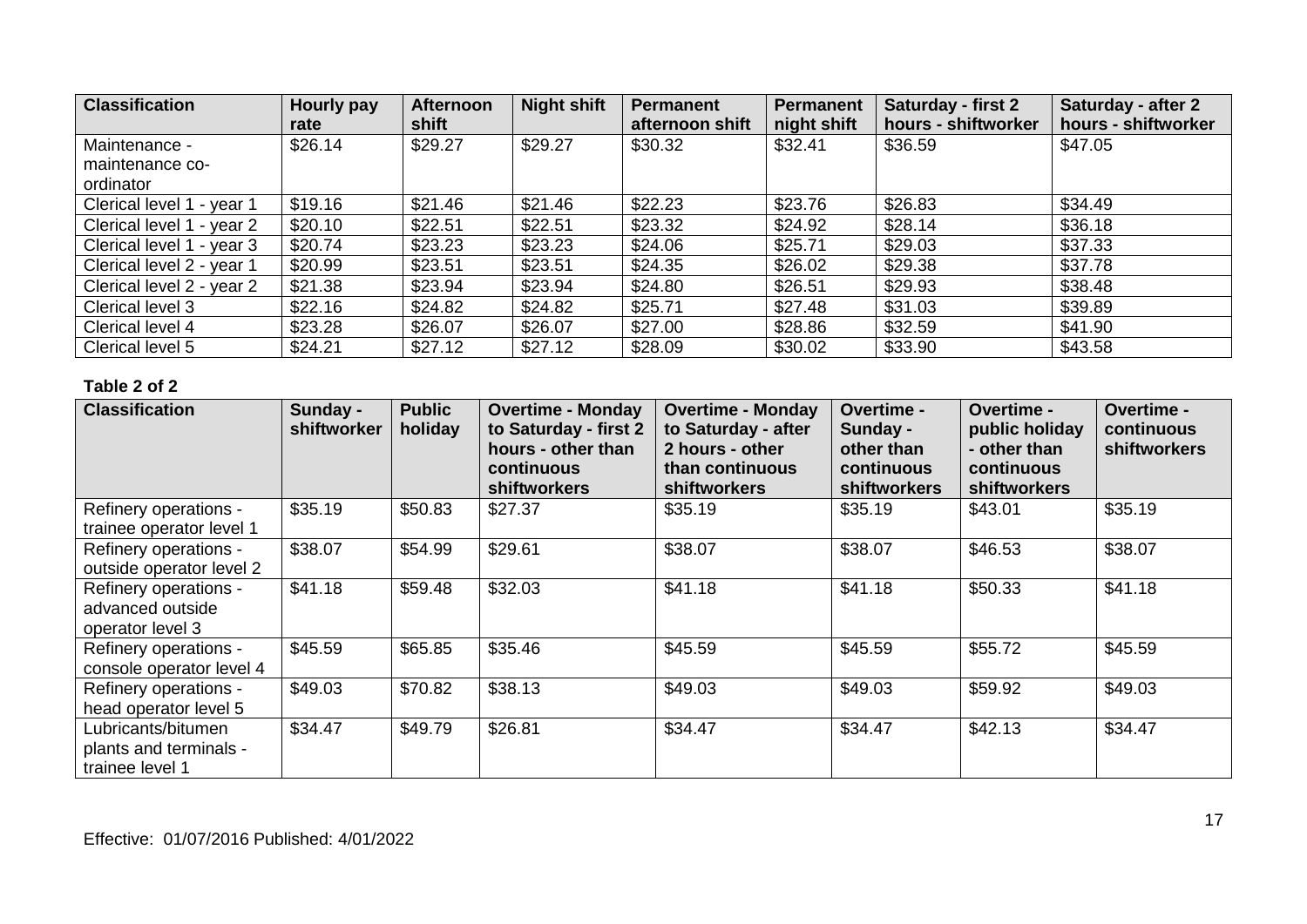| <b>Classification</b>                                                                      | Sunday -<br>shiftworker | <b>Public</b><br>holiday | <b>Overtime - Monday</b><br>to Saturday - first 2<br>hours - other than<br>continuous<br>shiftworkers | <b>Overtime - Monday</b><br>to Saturday - after<br>2 hours - other<br>than continuous<br>shiftworkers | Overtime -<br>Sunday -<br>other than<br>continuous<br>shiftworkers | Overtime -<br>public holiday<br>- other than<br>continuous<br>shiftworkers | Overtime -<br>continuous<br>shiftworkers |
|--------------------------------------------------------------------------------------------|-------------------------|--------------------------|-------------------------------------------------------------------------------------------------------|-------------------------------------------------------------------------------------------------------|--------------------------------------------------------------------|----------------------------------------------------------------------------|------------------------------------------|
| Lubricants/bitumen<br>plants and terminals -<br>operator (competent)<br>level <sub>2</sub> | \$36.41                 | \$52.59                  | \$28.32                                                                                               | \$36.41                                                                                               | \$36.41                                                            | \$44.50                                                                    | \$36.41                                  |
| Lubricants/bitumen<br>plants and terminals -<br>operator (advanced)<br>level 3             | \$38.00                 | \$54.89                  | \$29.56                                                                                               | \$38.00                                                                                               | \$38.00                                                            | \$46.45                                                                    | \$38.00                                  |
| Lubricants/bitumen<br>plants and terminals -<br>specialist blender level 4                 | \$39.56                 | \$57.14                  | \$30.77                                                                                               | \$39.56                                                                                               | \$39.56                                                            | \$48.35                                                                    | \$39.56                                  |
| Lubricants/bitumen<br>plants and terminals -<br>head operator level 5                      | \$41.15                 | \$59.44                  | \$32.01                                                                                               | \$41.15                                                                                               | \$41.15                                                            | \$50.30                                                                    | \$41.15                                  |
| Maintenance -<br>maintenance co-<br>ordinator                                              | \$47.05                 | \$67.96                  | \$36.59                                                                                               | \$47.05                                                                                               | \$47.05                                                            | \$57.50                                                                    | \$47.05                                  |
| Clerical level 1 - year 1                                                                  | \$34.49                 | \$49.82                  | \$26.83                                                                                               | \$34.49                                                                                               | \$34.49                                                            | \$42.16                                                                    | \$34.49                                  |
| Clerical level 1 - year 2                                                                  | \$36.18                 | \$52.26                  | \$28.14                                                                                               | \$36.18                                                                                               | \$36.18                                                            | \$44.22                                                                    | \$36.18                                  |
| Clerical level 1 - year 3                                                                  | \$37.33                 | \$53.92                  | \$29.03                                                                                               | \$37.33                                                                                               | \$37.33                                                            | \$45.62                                                                    | \$37.33                                  |
| Clerical level 2 - year 1                                                                  | \$37.78                 | \$54.57                  | \$29.38                                                                                               | \$37.78                                                                                               | \$37.78                                                            | \$46.17                                                                    | \$37.78                                  |
| Clerical level 2 - year 2                                                                  | \$38.48                 | \$55.58                  | \$29.93                                                                                               | \$38.48                                                                                               | \$38.48                                                            | \$47.03                                                                    | \$38.48                                  |
| Clerical level 3                                                                           | \$39.89                 | \$57.62                  | \$31.03                                                                                               | \$39.89                                                                                               | \$39.89                                                            | \$48.76                                                                    | \$39.89                                  |
| Clerical level 4                                                                           | \$41.90                 | \$60.52                  | \$32.59                                                                                               | \$41.90                                                                                               | \$41.90                                                            | \$51.21                                                                    | \$41.90                                  |
| Clerical level 5                                                                           | \$43.58                 | \$62.95                  | \$33.90                                                                                               | \$43.58                                                                                               | \$43.58                                                            | \$53.27                                                                    | \$43.58                                  |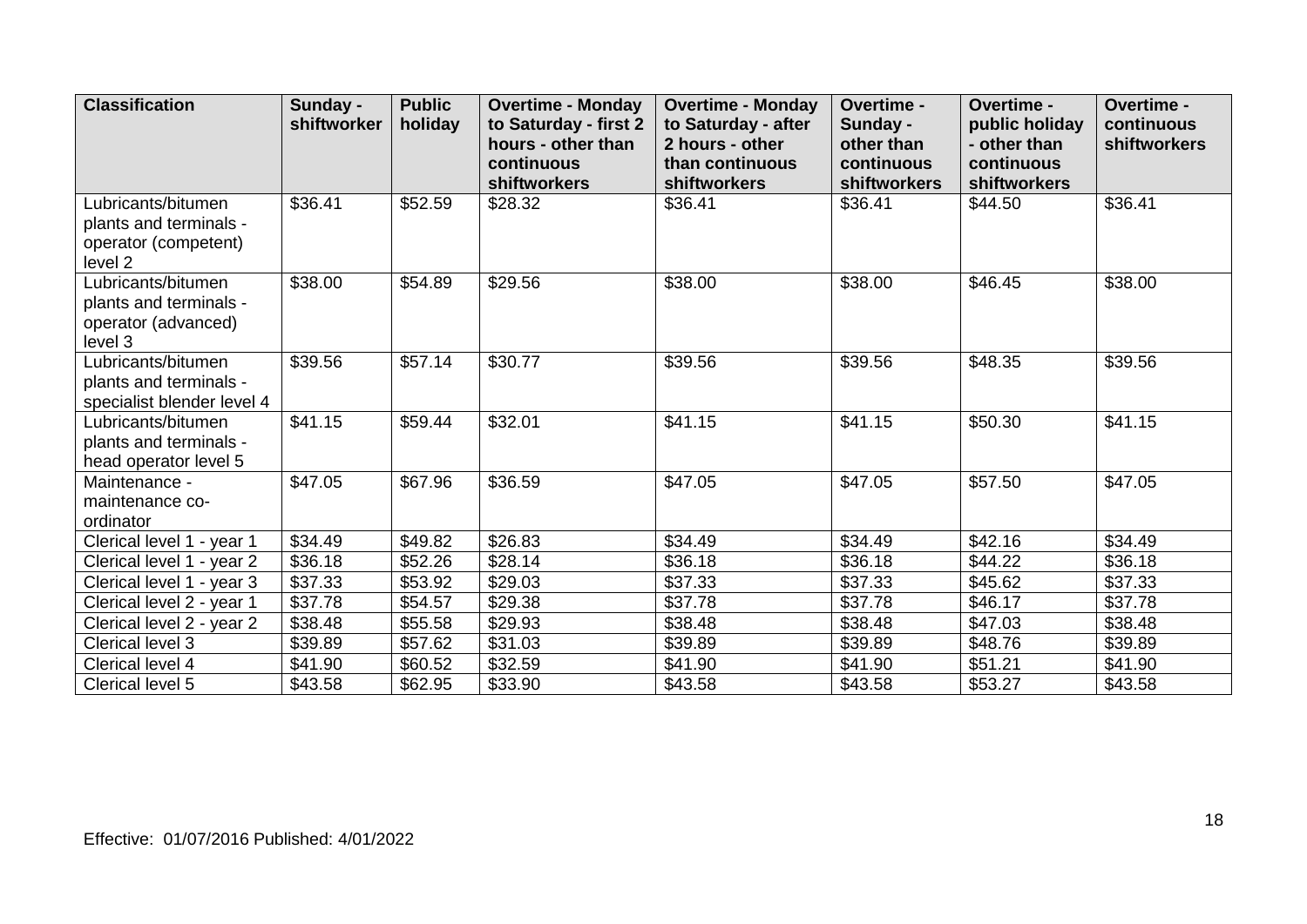# **Junior - Casual - 17 years**

Note: Trade qualified juniors must be paid the appropriate adult rate (see adult rates tables)

| <b>Classification</b>                             | Hourly pay<br>rate | <b>Afternoon</b><br>shift | <b>Night shift</b> | <b>Permanent</b><br>afternoon shift | <b>Permanent</b><br>night shift | Saturday - first 2<br>hours - shiftworker | Saturday - after 2<br>hours - shiftworker |
|---------------------------------------------------|--------------------|---------------------------|--------------------|-------------------------------------|---------------------------------|-------------------------------------------|-------------------------------------------|
| Refinery operations -                             | \$22.00            | \$24.64                   | \$24.64            | \$25.52                             | \$27.28                         | \$30.80                                   | \$39.60                                   |
| trainee operator level 1                          |                    |                           |                    |                                     |                                 |                                           |                                           |
| Refinery operations -<br>outside operator level 2 | \$23.83            | \$26.68                   | \$26.68            | \$27.64                             | \$29.54                         | \$33.36                                   | \$42.89                                   |
|                                                   | \$25.78            | \$28.87                   | \$28.87            |                                     | \$31.96                         | \$36.09                                   | \$46.40                                   |
| Refinery operations -                             |                    |                           |                    | \$29.90                             |                                 |                                           |                                           |
| advanced outside                                  |                    |                           |                    |                                     |                                 |                                           |                                           |
| operator level 3                                  |                    |                           |                    |                                     |                                 |                                           |                                           |
| Refinery operations -                             | \$28.55            | \$31.98                   | \$31.98            | \$33.12                             | \$35.40                         | \$39.97                                   | \$51.39                                   |
| console operator level 4                          |                    |                           |                    |                                     |                                 |                                           |                                           |
| Refinery operations -                             | \$30.73            | \$34.41                   | \$34.41            | \$35.64                             | \$38.10                         | \$43.02                                   | \$55.31                                   |
| head operator level 5                             |                    |                           |                    |                                     |                                 |                                           |                                           |
| Lubricants/bitumen                                | \$21.55            | \$24.14                   | \$24.14            | \$25.00                             | \$26.72                         | \$30.17                                   | \$38.79                                   |
| plants and terminals -                            |                    |                           |                    |                                     |                                 |                                           |                                           |
| trainee level 1                                   |                    |                           |                    |                                     |                                 |                                           |                                           |
| Lubricants/bitumen                                | \$22.78            | \$25.51                   | \$25.51            | \$26.42                             | \$28.24                         | \$31.89                                   | \$41.00                                   |
| plants and terminals -                            |                    |                           |                    |                                     |                                 |                                           |                                           |
| operator (competent)                              |                    |                           |                    |                                     |                                 |                                           |                                           |
| level 2                                           |                    |                           |                    |                                     |                                 |                                           |                                           |
| Lubricants/bitumen                                | \$23.78            | \$26.63                   | \$26.63            | \$27.58                             | \$29.48                         | \$33.29                                   | \$42.80                                   |
| plants and terminals -                            |                    |                           |                    |                                     |                                 |                                           |                                           |
| operator (advanced)                               |                    |                           |                    |                                     |                                 |                                           |                                           |
| level 3                                           |                    |                           |                    |                                     |                                 |                                           |                                           |
| Lubricants/bitumen                                | \$24.76            | \$27.73                   | \$27.73            | \$28.72                             | \$30.71                         | \$34.67                                   | \$44.57                                   |
| plants and terminals -                            |                    |                           |                    |                                     |                                 |                                           |                                           |
| specialist blender level 4                        |                    |                           |                    |                                     |                                 |                                           |                                           |
| Lubricants/bitumen                                | \$25.75            | \$28.84                   | \$28.84            | \$29.87                             | \$31.93                         | \$36.05                                   | \$46.35                                   |
| plants and terminals -                            |                    |                           |                    |                                     |                                 |                                           |                                           |
| head operator level 5                             |                    |                           |                    |                                     |                                 |                                           |                                           |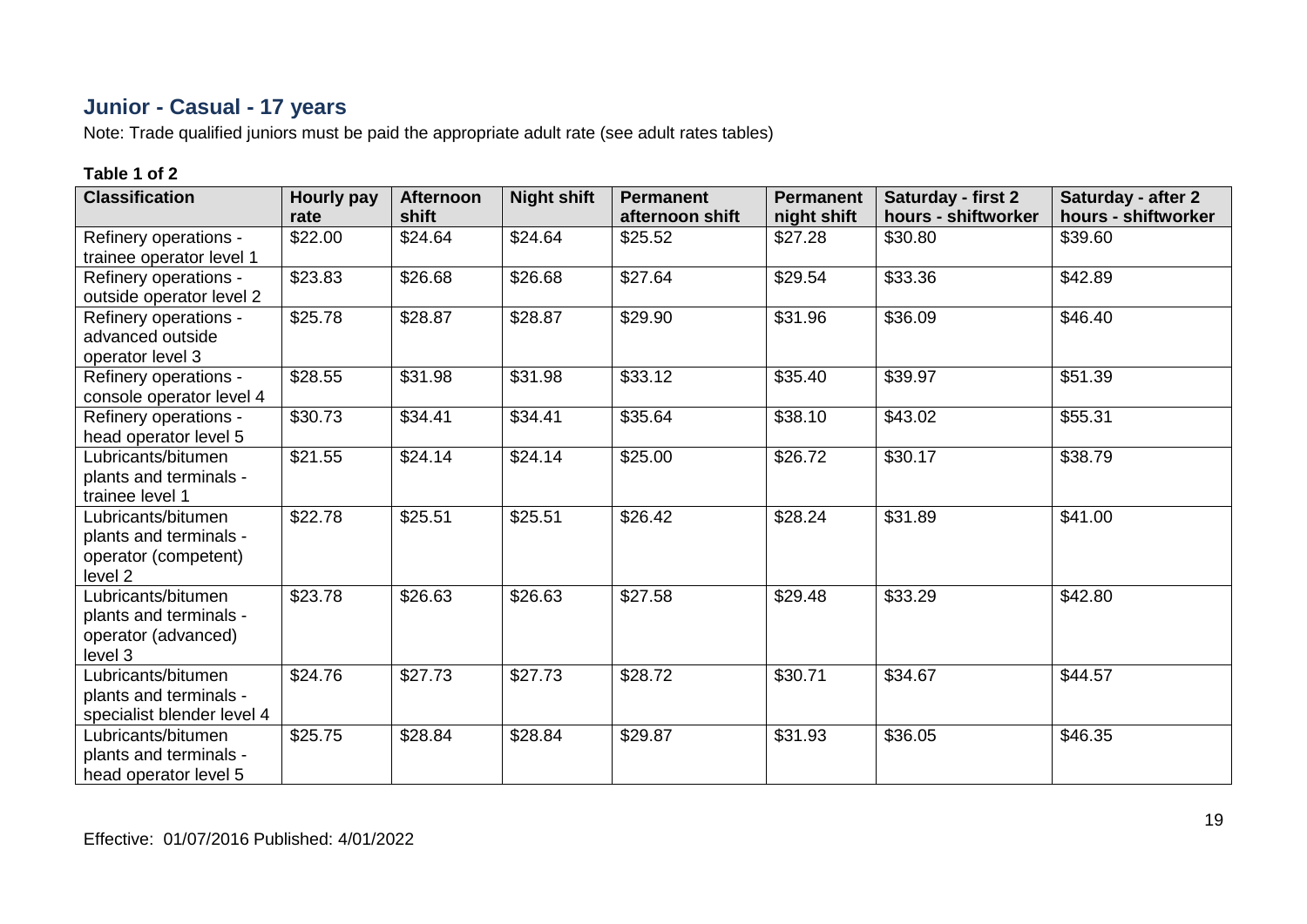| <b>Classification</b>     | Hourly pay<br>rate | <b>Afternoon</b><br>shift | <b>Night shift</b> | Permanent<br>afternoon shift | Permanent<br>night shift | Saturday - first 2<br>hours - shiftworker | Saturday - after 2<br>hours - shiftworker |
|---------------------------|--------------------|---------------------------|--------------------|------------------------------|--------------------------|-------------------------------------------|-------------------------------------------|
| Maintenance -             | \$29.46            | \$33.00                   | \$33.00            | \$34.18                      | \$36.53                  | \$41.25                                   | \$53.03                                   |
| maintenance co-           |                    |                           |                    |                              |                          |                                           |                                           |
| ordinator                 |                    |                           |                    |                              |                          |                                           |                                           |
| Clerical level 1 - year 1 | \$21.71            | \$24.32                   | \$24.32            | \$25.19                      | \$26.92                  | \$30.40                                   | \$39.08                                   |
| Clerical level 1 - year 2 | \$22.79            | \$25.52                   | \$25.52            | \$26.43                      | \$28.26                  | \$31.90                                   | \$41.02                                   |
| Clerical level 1 - year 3 | \$23.50            | \$26.32                   | \$26.32            | \$27.26                      | \$29.14                  | \$32.90                                   | \$42.30                                   |
| Clerical level 2 - year 1 | \$23.78            | \$26.63                   | \$26.63            | \$27.58                      | \$29.48                  | \$33.29                                   | \$42.80                                   |
| Clerical level 2 - year 2 | \$24.23            | \$27.13                   | \$27.13            | \$28.10                      | \$30.04                  | \$33.92                                   | \$43.61                                   |
| Clerical level 3          | \$25.11            | \$28.13                   | \$28.13            | \$29.13                      | \$31.14                  | \$35.16                                   | \$45.20                                   |
| Clerical level 4          | \$26.38            | \$29.54                   | \$29.54            | \$30.60                      | \$32.71                  | \$36.93                                   | \$47.48                                   |
| Clerical level 5          | \$27.44            | \$30.73                   | \$30.73            | \$31.83                      | \$34.02                  | \$38.41                                   | \$49.39                                   |

| <b>Classification</b>                                           | Sunday -<br>shiftworker | <b>Public</b><br>holiday | <b>Overtime - Monday</b><br>to Saturday - first 2<br>hours - other than<br>continuous<br>shiftworkers | <b>Overtime - Monday</b><br>to Saturday - after 2<br>hours - other than<br>continuous<br><b>shiftworkers</b> | <b>Overtime -</b><br>Sunday -<br>other than<br>continuous<br>shiftworkers | <b>Overtime -</b><br>public holiday<br>- other than<br>continuous<br><b>shiftworkers</b> | Overtime -<br>continuous<br><b>shiftworkers</b> |
|-----------------------------------------------------------------|-------------------------|--------------------------|-------------------------------------------------------------------------------------------------------|--------------------------------------------------------------------------------------------------------------|---------------------------------------------------------------------------|------------------------------------------------------------------------------------------|-------------------------------------------------|
| Refinery operations -<br>trainee operator level 1               | \$39.60                 | \$57.20                  | \$30.80                                                                                               | \$39.60                                                                                                      | \$39.60                                                                   | \$48.40                                                                                  | \$39.60                                         |
| Refinery operations -<br>outside operator level 2               | \$42.89                 | \$61.95                  | \$33.36                                                                                               | \$42.89                                                                                                      | \$42.89                                                                   | \$52.42                                                                                  | \$42.89                                         |
| Refinery operations -<br>advanced outside<br>operator level 3   | \$46.40                 | \$67.02                  | \$36.09                                                                                               | \$46.40                                                                                                      | \$46.40                                                                   | \$56.71                                                                                  | \$46.40                                         |
| Refinery operations -<br>console operator level 4               | \$51.39                 | \$74.23                  | \$39.97                                                                                               | \$51.39                                                                                                      | \$51.39                                                                   | \$62.81                                                                                  | \$51.39                                         |
| Refinery operations -<br>head operator level 5                  | \$55.31                 | \$79.89                  | \$43.02                                                                                               | \$55.31                                                                                                      | \$55.31                                                                   | \$67.60                                                                                  | \$55.31                                         |
| Lubricants/bitumen<br>plants and terminals -<br>trainee level 1 | \$38.79                 | \$56.03                  | \$30.17                                                                                               | \$38.79                                                                                                      | \$38.79                                                                   | \$47.41                                                                                  | \$38.79                                         |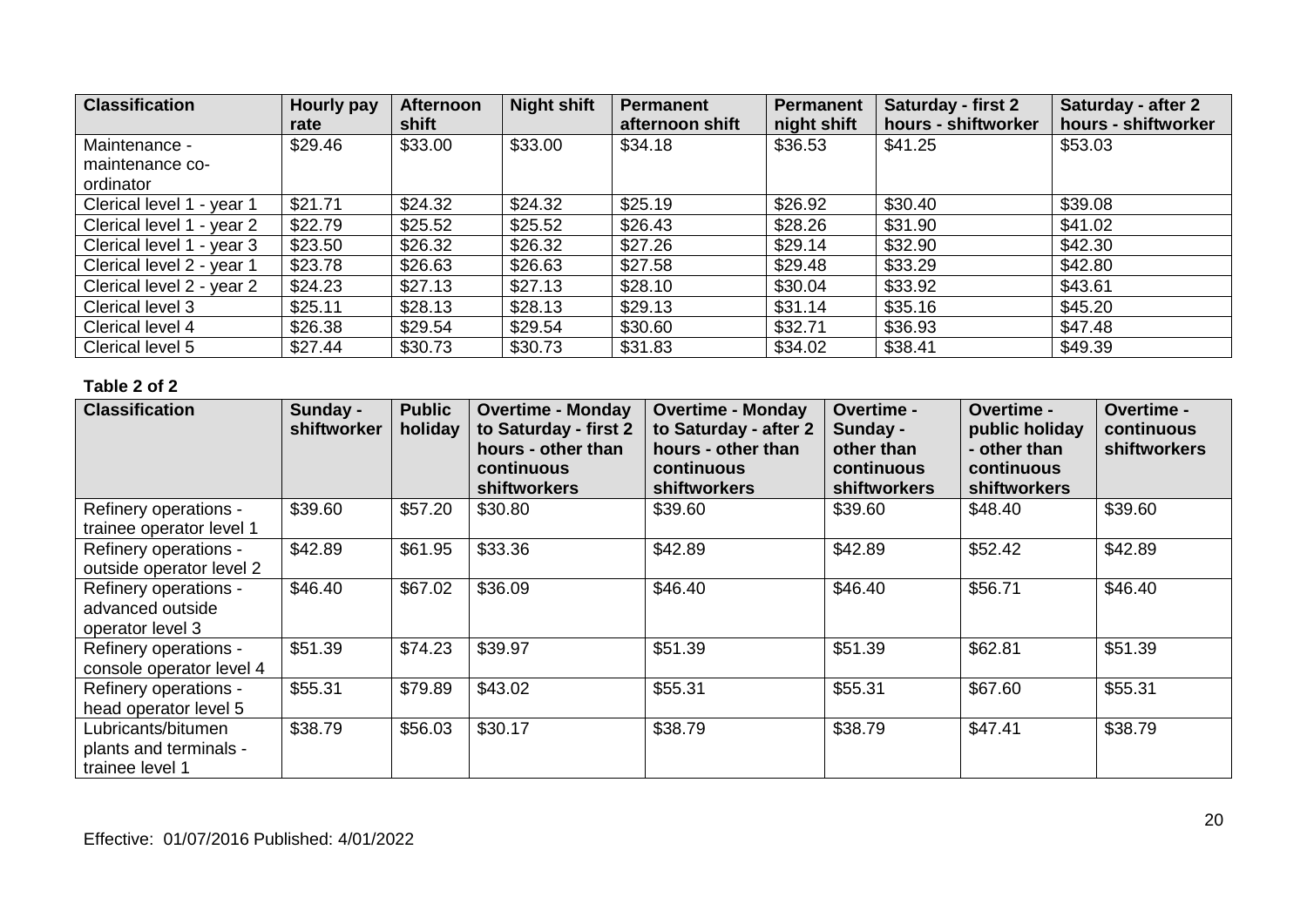| <b>Classification</b>                                                                      | Sunday -<br>shiftworker | <b>Public</b><br>holiday | <b>Overtime - Monday</b><br>to Saturday - first 2<br>hours - other than<br>continuous<br><b>shiftworkers</b> | <b>Overtime - Monday</b><br>to Saturday - after 2<br>hours - other than<br>continuous<br><b>shiftworkers</b> | Overtime -<br>Sunday -<br>other than<br>continuous<br>shiftworkers | Overtime -<br>public holiday<br>- other than<br>continuous<br><b>shiftworkers</b> | Overtime -<br>continuous<br>shiftworkers |
|--------------------------------------------------------------------------------------------|-------------------------|--------------------------|--------------------------------------------------------------------------------------------------------------|--------------------------------------------------------------------------------------------------------------|--------------------------------------------------------------------|-----------------------------------------------------------------------------------|------------------------------------------|
| Lubricants/bitumen<br>plants and terminals -<br>operator (competent)<br>level <sub>2</sub> | \$41.00                 | \$59.22                  | \$31.89                                                                                                      | \$41.00                                                                                                      | \$41.00                                                            | \$50.11                                                                           | \$41.00                                  |
| Lubricants/bitumen<br>plants and terminals -<br>operator (advanced)<br>level 3             | \$42.80                 | \$61.82                  | \$33.29                                                                                                      | \$42.80                                                                                                      | \$42.80                                                            | \$52.31                                                                           | \$42.80                                  |
| Lubricants/bitumen<br>plants and terminals -<br>specialist blender level 4                 | \$44.57                 | \$64.38                  | \$34.67                                                                                                      | \$44.57                                                                                                      | \$44.57                                                            | \$54.48                                                                           | \$44.57                                  |
| Lubricants/bitumen<br>plants and terminals -<br>head operator level 5                      | \$46.35                 | \$66.95                  | \$36.05                                                                                                      | \$46.35                                                                                                      | \$46.35                                                            | \$56.65                                                                           | \$46.35                                  |
| Maintenance -<br>maintenance co-<br>ordinator                                              | \$53.03                 | \$76.60                  | \$41.25                                                                                                      | \$53.03                                                                                                      | \$53.03                                                            | \$64.82                                                                           | \$53.03                                  |
| Clerical level 1 - year 1                                                                  | \$39.08                 | \$56.45                  | \$30.40                                                                                                      | \$39.08                                                                                                      | \$39.08                                                            | \$47.77                                                                           | \$39.08                                  |
| Clerical level 1 - year 2                                                                  | \$41.02                 | \$59.25                  | \$31.90                                                                                                      | \$41.02                                                                                                      | \$41.02                                                            | \$50.13                                                                           | \$41.02                                  |
| Clerical level 1 - year 3                                                                  | \$42.30                 | \$61.10                  | \$32.90                                                                                                      | \$42.30                                                                                                      | \$42.30                                                            | \$51.70                                                                           | \$42.30                                  |
| Clerical level 2 - year 1                                                                  | \$42.80                 | \$61.82                  | \$33.29                                                                                                      | \$42.80                                                                                                      | \$42.80                                                            | \$52.31                                                                           | \$42.80                                  |
| Clerical level 2 - year 2                                                                  | \$43.61                 | \$62.99                  | \$33.92                                                                                                      | \$43.61                                                                                                      | \$43.61                                                            | \$53.30                                                                           | \$43.61                                  |
| Clerical level 3                                                                           | \$45.20                 | \$65.29                  | \$35.16                                                                                                      | \$45.20                                                                                                      | \$45.20                                                            | \$55.25                                                                           | \$45.20                                  |
| Clerical level 4                                                                           | \$47.48                 | \$68.58                  | \$36.93                                                                                                      | \$47.48                                                                                                      | \$47.48                                                            | \$58.03                                                                           | \$47.48                                  |
| Clerical level 5                                                                           | \$49.39                 | \$71.34                  | \$38.41                                                                                                      | \$49.39                                                                                                      | \$49.39                                                            | \$60.36                                                                           | \$49.39                                  |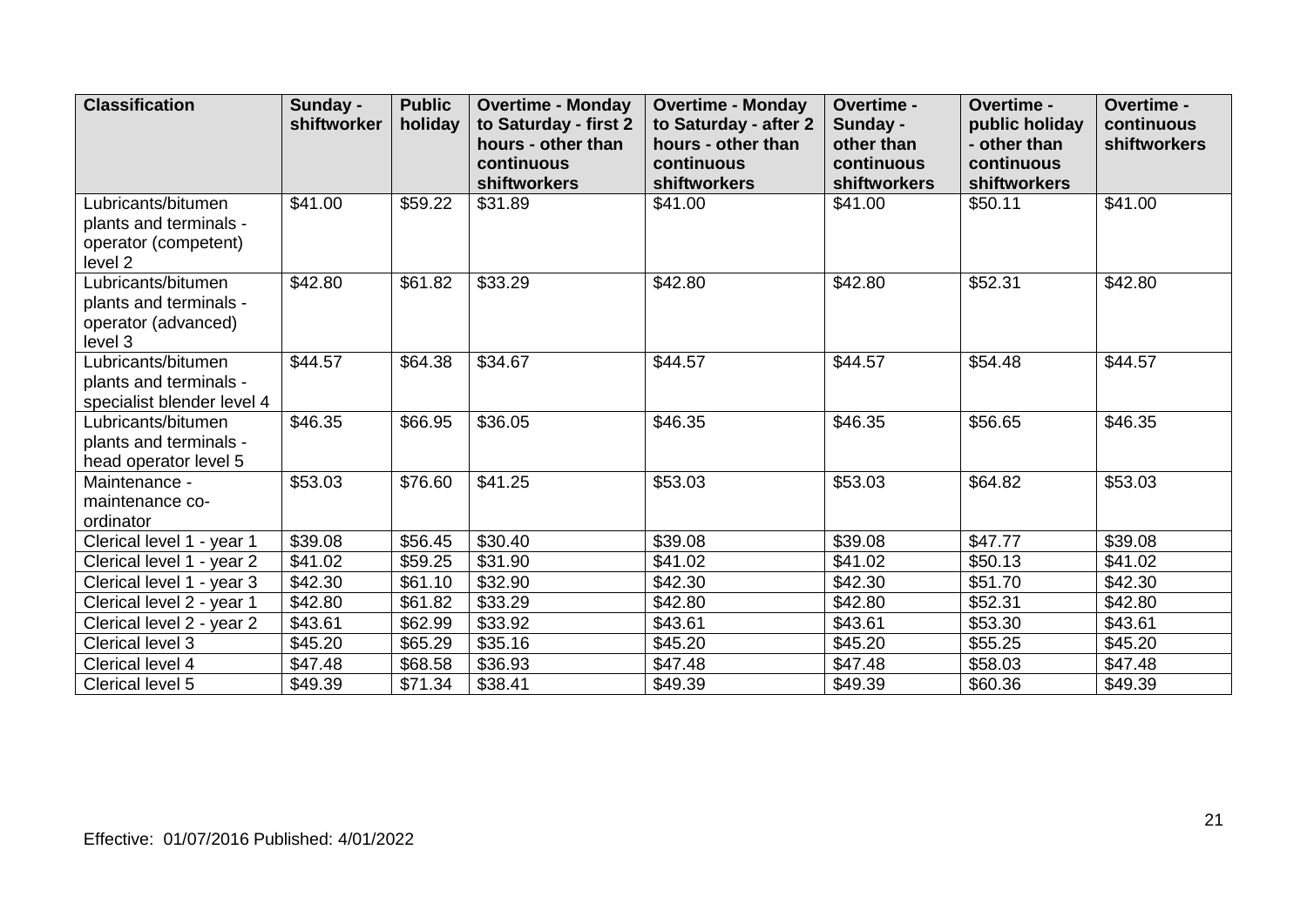# **Apprentice - Started before 1 Jan 2014**

#### **Table 1 of 2**

| <b>Classification</b> | <b>Weekly pay</b><br>rate | Hourly pay<br>rate | <b>Afternoon shift</b> | <b>Night shift</b> | <b>Permanent</b><br>afternoon shift | <b>Permanent</b><br>night shift | Saturday - first 2<br>hours - shiftworker |
|-----------------------|---------------------------|--------------------|------------------------|--------------------|-------------------------------------|---------------------------------|-------------------------------------------|
| Apprentice 1st year   | \$383.82                  | \$10.97            | \$12.62                | \$12.62            | \$13.16                             | \$14.26                         | \$16.46                                   |
| Apprentice 2nd year   | \$462.15                  | \$13.21            | \$15.19                | \$15.19            | \$15.85                             | \$17.17                         | \$19.82                                   |
| Apprentice 3rd year   | \$618.81                  | \$17.69            | \$20.34                | \$20.34            | \$21.23                             | \$23.00                         | \$26.54                                   |
| Apprentice 4th year   | \$720.63                  | \$20.59            | \$23.68                | \$23.68            | \$24.71                             | \$26.77                         | \$30.89                                   |

| <b>Classification</b> | Saturday -<br>after 2<br>hours -<br>shiftworker | Sunday -<br>shiftworker | <b>Public</b><br>holiday | Overtime -<br><b>Monday to</b><br>Saturday - first<br>2 hours - other<br>than<br>continuous<br><b>shiftworkers</b> | Overtime -<br><b>Monday to</b><br>Saturday - after<br>2 hours - other<br>than<br>continuous<br><b>shiftworkers</b> | Overtime -<br>Sunday -<br>other than<br>continuous<br>shiftworkers | Overtime -<br>public<br>holiday -<br>other than<br>continuous<br><b>shiftworkers</b> | Overtime -<br>continuous<br><b>shiftworkers</b> |
|-----------------------|-------------------------------------------------|-------------------------|--------------------------|--------------------------------------------------------------------------------------------------------------------|--------------------------------------------------------------------------------------------------------------------|--------------------------------------------------------------------|--------------------------------------------------------------------------------------|-------------------------------------------------|
| Apprentice 1st year   | \$21.94                                         | \$21.94                 | \$32.91                  | \$16.46                                                                                                            | \$21.94                                                                                                            | \$21.94                                                            | \$27.43                                                                              | \$21.94                                         |
| Apprentice 2nd year   | \$26.42                                         | \$26.42                 | \$39.63                  | \$19.82                                                                                                            | \$26.42                                                                                                            | \$26.42                                                            | \$33.03                                                                              | \$26.42                                         |
| Apprentice 3rd year   | \$35.38                                         | \$35.38                 | \$53.07                  | \$26.54                                                                                                            | \$35.38                                                                                                            | \$35.38                                                            | \$44.23                                                                              | \$35.38                                         |
| Apprentice 4th year   | \$41.18                                         | \$41.18                 | \$61.77                  | \$30.89                                                                                                            | \$41.18                                                                                                            | \$41.18                                                            | \$51.48                                                                              | \$41.18                                         |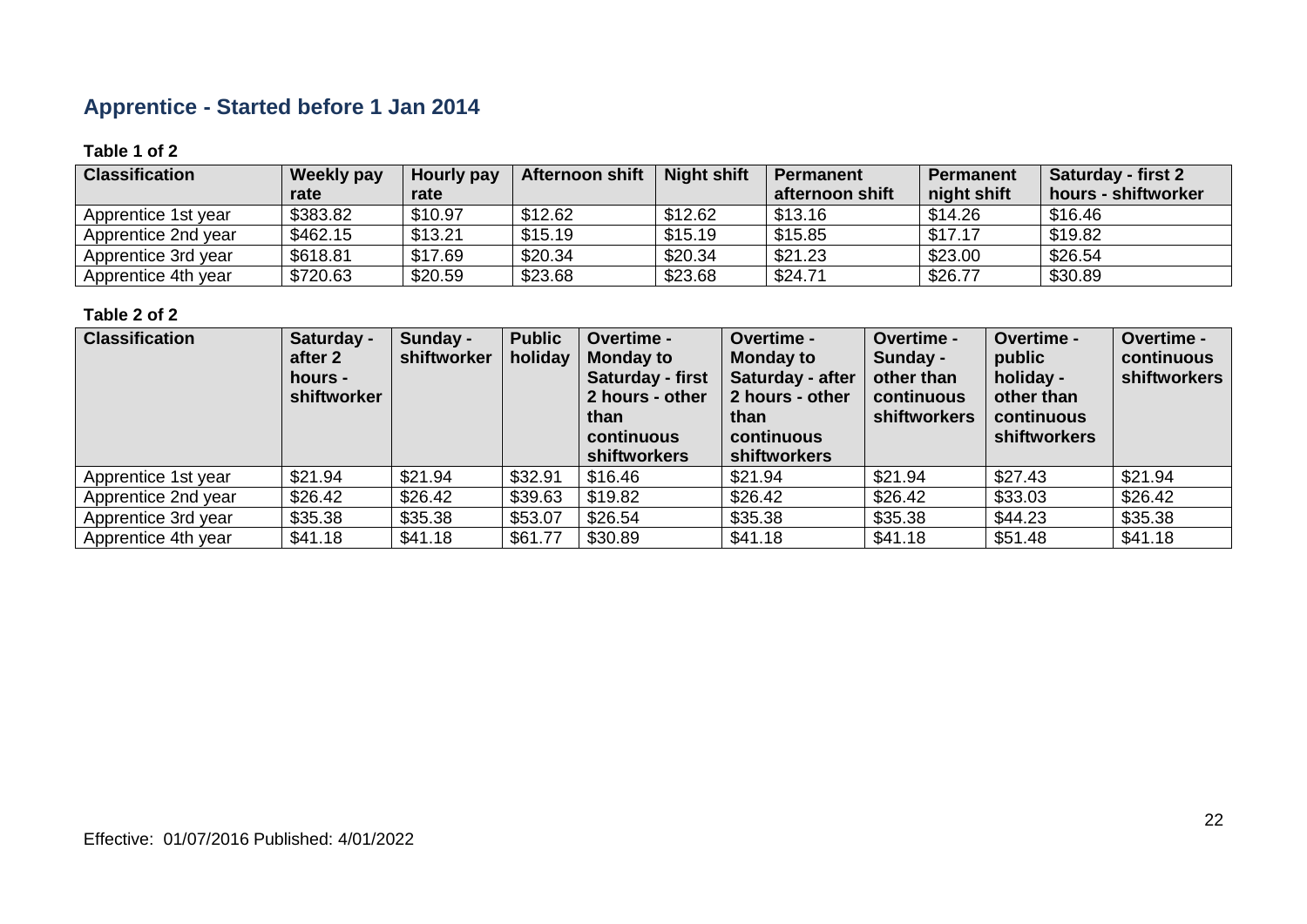# **Apprentice - Started after 1 Jan 2014 - Did not complete year 12**

#### **Table 1 of 2**

| <b>Classification</b> | <b>Weekly pay</b><br>rate | Hourly pay rate | Afternoon<br>shift | <b>Night shift</b> | <b>Permanent</b><br>afternoon shift | <b>Permanent</b><br>night shift | <b>Saturday - first 2</b><br>hours - shiftworker |
|-----------------------|---------------------------|-----------------|--------------------|--------------------|-------------------------------------|---------------------------------|--------------------------------------------------|
| Apprentice 1st year   | \$422.98                  | \$12.09         | \$13.90            | \$13.90            | \$14.51                             | \$15.72                         | \$18.14                                          |
| Apprentice 2nd year   | \$501.31                  | \$14.33         | \$16.48            | \$16.48            | \$17.20                             | \$18.63                         | \$21.50                                          |
| Apprentice 3rd year   | \$618.81                  | \$17.69         | \$20.34            | \$20.34            | \$21.23                             | \$23.00                         | \$26.54                                          |
| Apprentice 4th year   | \$720.63                  | \$20.59         | \$23.68            | \$23.68            | \$24.71                             | \$26.77                         | \$30.89                                          |

| <b>Classification</b> | Saturday -<br>after 2<br>hours -<br>shiftworker | Sunday -<br>shiftworker | <b>Public</b><br>holiday | Overtime -<br><b>Monday to</b><br>Saturday - first<br>2 hours - other<br>than<br>continuous<br><b>shiftworkers</b> | Overtime -<br><b>Monday to</b><br>Saturday - after<br>2 hours - other<br>than<br><b>continuous</b><br>shiftworkers | Overtime -<br>Sunday -<br>other than<br>continuous<br><b>shiftworkers</b> | <b>Overtime -</b><br>public<br>holiday -<br>other than<br>continuous<br><b>shiftworkers</b> | <b>Overtime -</b><br>continuous<br><b>shiftworkers</b> |
|-----------------------|-------------------------------------------------|-------------------------|--------------------------|--------------------------------------------------------------------------------------------------------------------|--------------------------------------------------------------------------------------------------------------------|---------------------------------------------------------------------------|---------------------------------------------------------------------------------------------|--------------------------------------------------------|
| Apprentice 1st year   | \$24.18                                         | \$24.18                 | \$36.27                  | \$18.14                                                                                                            | \$24.18                                                                                                            | \$24.18                                                                   | \$30.23                                                                                     | \$24.18                                                |
| Apprentice 2nd year   | \$28.66                                         | \$28.66                 | \$42.99                  | \$21.50                                                                                                            | \$28.66                                                                                                            | \$28.66                                                                   | \$35.83                                                                                     | \$28.66                                                |
| Apprentice 3rd year   | \$35.38                                         | \$35.38                 | \$53.07                  | \$26.54                                                                                                            | \$35.38                                                                                                            | \$35.38                                                                   | \$44.23                                                                                     | \$35.38                                                |
| Apprentice 4th year   | \$41.18                                         | \$41.18                 | \$61.77                  | \$30.89                                                                                                            | \$41.18                                                                                                            | \$41.18                                                                   | \$51.48                                                                                     | \$41.18                                                |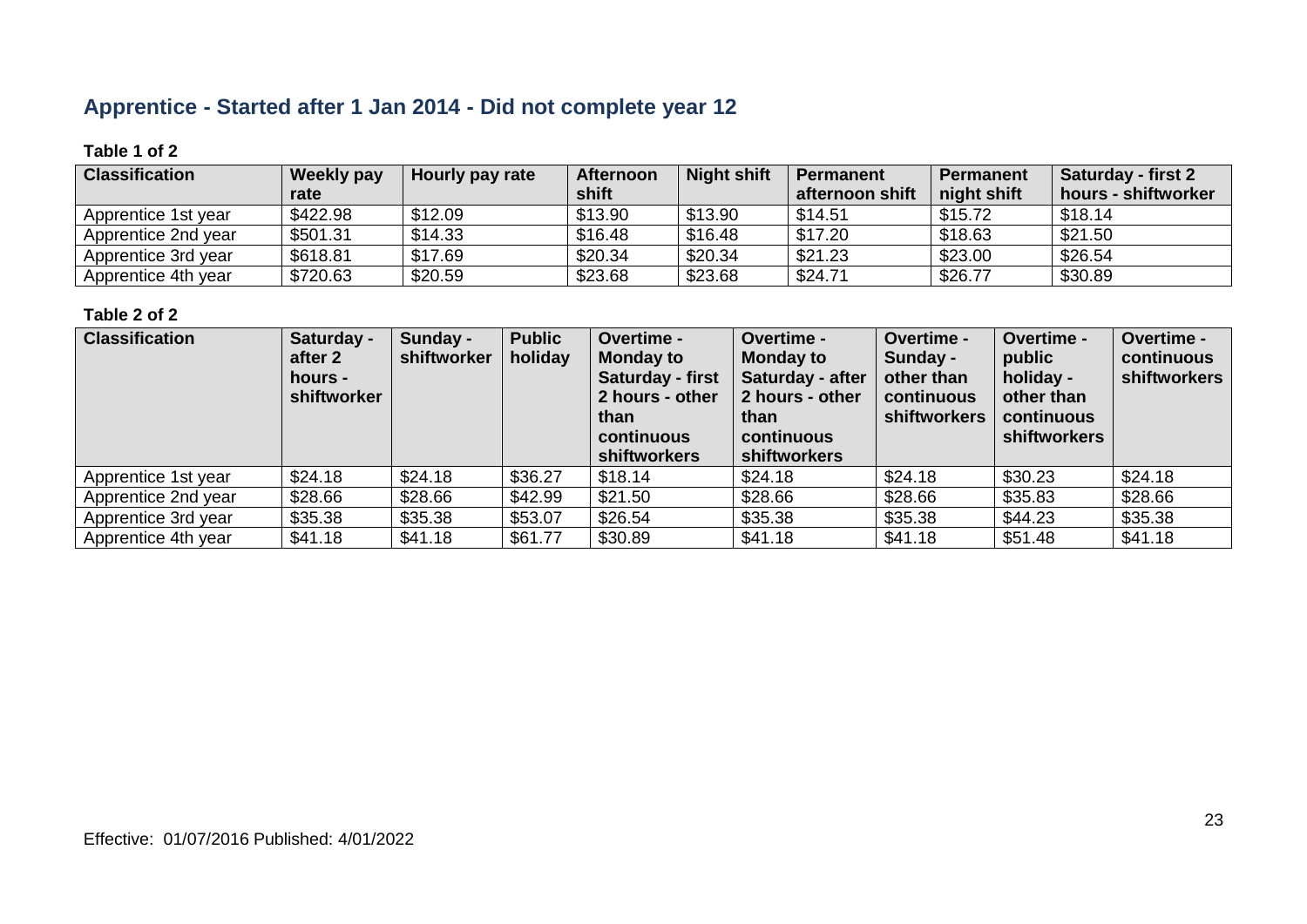# **Apprentice - Started after 1 Jan 2014 - Completed year 12**

#### **Table 1 of 2**

| <b>Classification</b> | <b>Weekly pay</b> | <b>Hourly pay</b> | <b>Afternoon</b> | <b>Night shift</b> | <b>Permanent</b> | <b>Permanent</b> | <b>Saturday - first 2</b> |
|-----------------------|-------------------|-------------------|------------------|--------------------|------------------|------------------|---------------------------|
|                       | rate              | rate              | shift            |                    | afternoon shift  | night shift      | hours - shiftworker       |
| Apprentice 1st year   | \$462.15          | \$13.21           | \$15.19          | \$15.19            | \$15.85          | \$17.17          | \$19.82                   |
| Apprentice 2nd year   | \$540.48          | \$15.45           | \$17.77          | \$17.77            | \$18.54          | \$20.09          | \$23.18                   |
| Apprentice 3rd year   | \$618.81          | \$17.69           | \$20.34          | \$20.34            | \$21.23          | \$23.00          | \$26.54                   |
| Apprentice 4th year   | \$720.63          | \$20.59           | \$23.68          | \$23.68            | \$24.71          | \$26.77          | \$30.89                   |

| <b>Classification</b> | Saturday -<br>after 2<br>hours -<br>shiftworker | Sunday -<br>shiftworker | <b>Public holiday</b> | Overtime -<br><b>Monday to</b><br>Saturday -<br>first 2 hours<br>- other than<br>continuous<br><b>shiftworkers</b> | Overtime -<br><b>Monday to</b><br>Saturday -<br>after 2<br>hours -<br>other than<br>continuous<br><b>shiftworkers</b> | Overtime -<br>Sunday -<br>other than<br>continuous<br><b>shiftworkers</b> | Overtime -<br>public<br>holiday -<br>other than<br>continuous<br>shiftworkers | Overtime -<br>continuous<br>shiftworkers |
|-----------------------|-------------------------------------------------|-------------------------|-----------------------|--------------------------------------------------------------------------------------------------------------------|-----------------------------------------------------------------------------------------------------------------------|---------------------------------------------------------------------------|-------------------------------------------------------------------------------|------------------------------------------|
| Apprentice 1st year   | \$26.42                                         | \$26.42                 | \$39.63               | \$19.82                                                                                                            | \$26.42                                                                                                               | \$26.42                                                                   | \$33.03                                                                       | \$26.42                                  |
| Apprentice 2nd year   | \$30.90                                         | \$30.90                 | \$46.35               | \$23.18                                                                                                            | \$30.90                                                                                                               | \$30.90                                                                   | \$38.63                                                                       | \$30.90                                  |
| Apprentice 3rd year   | \$35.38                                         | \$35.38                 | \$53.07               | \$26.54                                                                                                            | \$35.38                                                                                                               | \$35.38                                                                   | \$44.23                                                                       | \$35.38                                  |
| Apprentice 4th year   | \$41.18                                         | \$41.18                 | \$61.77               | \$30.89                                                                                                            | \$41.18                                                                                                               | \$41.18                                                                   | \$51.48                                                                       | \$41.18                                  |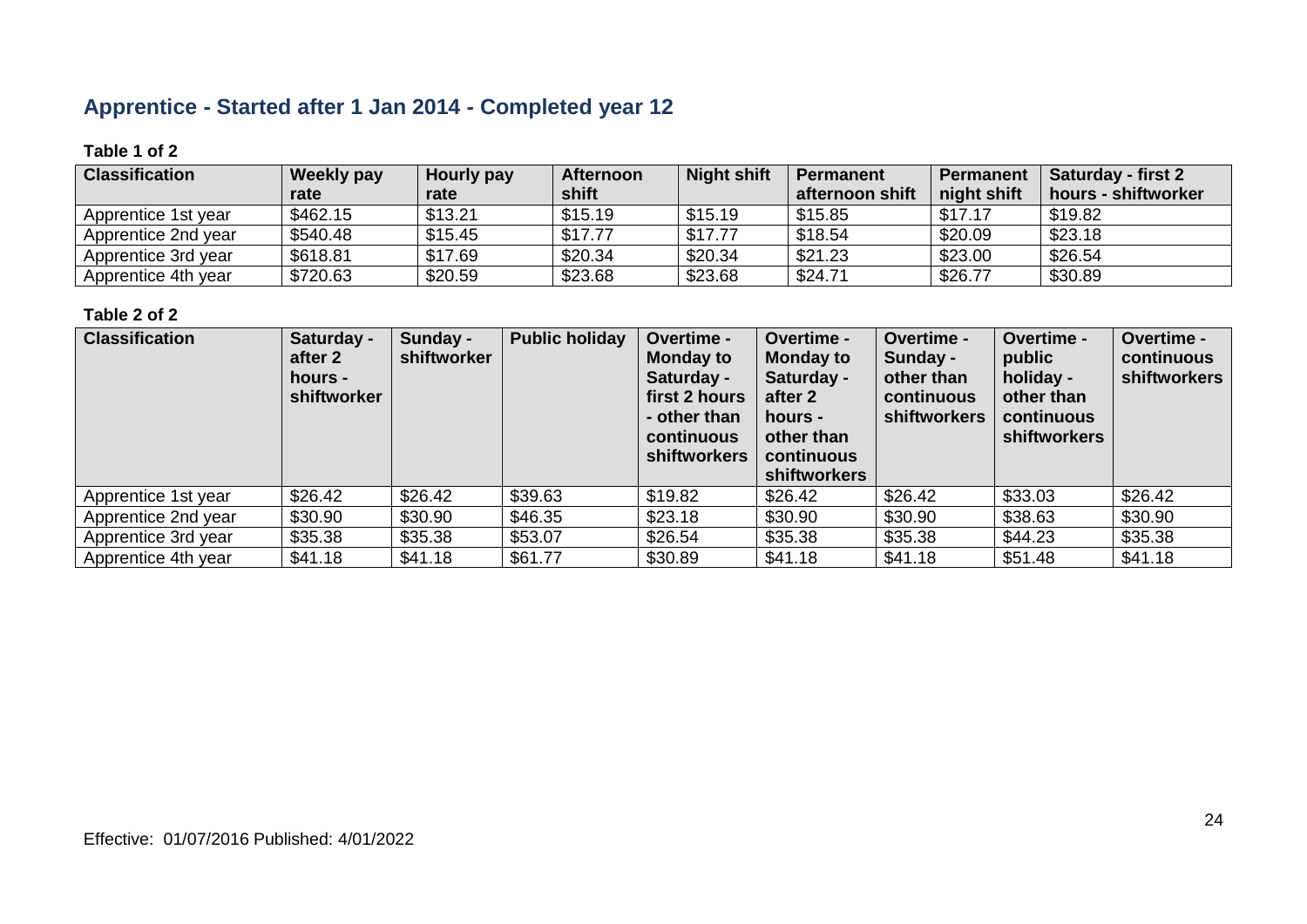# **Adult apprentice - Started after 1 Jan 2014**

#### **Table 1 of 2**

| <b>Classification</b> | Hourly pay<br>rate | <b>Afternoon</b><br>shift | <b>Night</b><br>shift | <b>Permanent</b><br>afternoon shift | <b>Permanent</b><br>night shift | <b>Saturday - first 2</b><br>hours - shiftworker | Saturday - after 2<br>hours - shiftworker |
|-----------------------|--------------------|---------------------------|-----------------------|-------------------------------------|---------------------------------|--------------------------------------------------|-------------------------------------------|
| Apprentice 1st year   | \$18.80            | \$21.62                   | \$21.62               | \$22.56                             | \$24.44                         | \$28.20                                          | \$37.60                                   |
| Apprentice 2nd year   | \$20.12            | \$23.14                   | \$23.14               | \$24.14                             | \$26.16                         | \$30.18                                          | \$40.24                                   |
| Apprentice 3rd year   | \$20.12            | \$23.14                   | \$23.14               | \$24.14                             | \$26.16                         | \$30.18                                          | \$40.24                                   |
| Apprentice 4th year   | \$20.59            | \$23.68                   | \$23.68               | \$24.71                             | \$26.77                         | \$30.89                                          | \$41.18                                   |

| <b>Classification</b> | Sunday -<br>shiftworker | <b>Public</b><br>holiday | <b>Overtime - Monday</b><br>to Saturday - first 2<br>hours - other than<br>continuous<br><b>shiftworkers</b> | <b>Overtime - Monday</b><br>to Saturday - after<br>2 hours - other<br>than continuous<br>shiftworkers | Overtime -<br>Sunday -<br>other than<br>continuous<br>shiftworkers | <b>Overtime -</b><br>public holiday<br>- other than<br>continuous<br>shiftworkers | Overtime -<br>continuous<br>shiftworkers |
|-----------------------|-------------------------|--------------------------|--------------------------------------------------------------------------------------------------------------|-------------------------------------------------------------------------------------------------------|--------------------------------------------------------------------|-----------------------------------------------------------------------------------|------------------------------------------|
| Apprentice 1st year   | \$37.60                 | \$56.40                  | \$28.20                                                                                                      | \$37.60                                                                                               | \$37.60                                                            | \$47.00                                                                           | \$37.60                                  |
| Apprentice 2nd year   | \$40.24                 | \$60.36                  | \$30.18                                                                                                      | \$40.24                                                                                               | \$40.24                                                            | \$50.30                                                                           | \$40.24                                  |
| Apprentice 3rd year   | \$40.24                 | \$60.36                  | \$30.18                                                                                                      | \$40.24                                                                                               | \$40.24                                                            | \$50.30                                                                           | \$40.24                                  |
| Apprentice 4th year   | \$41.18                 | \$61.77                  | \$30.89                                                                                                      | \$41.18                                                                                               | \$41.18                                                            | \$51.48                                                                           | \$41.18                                  |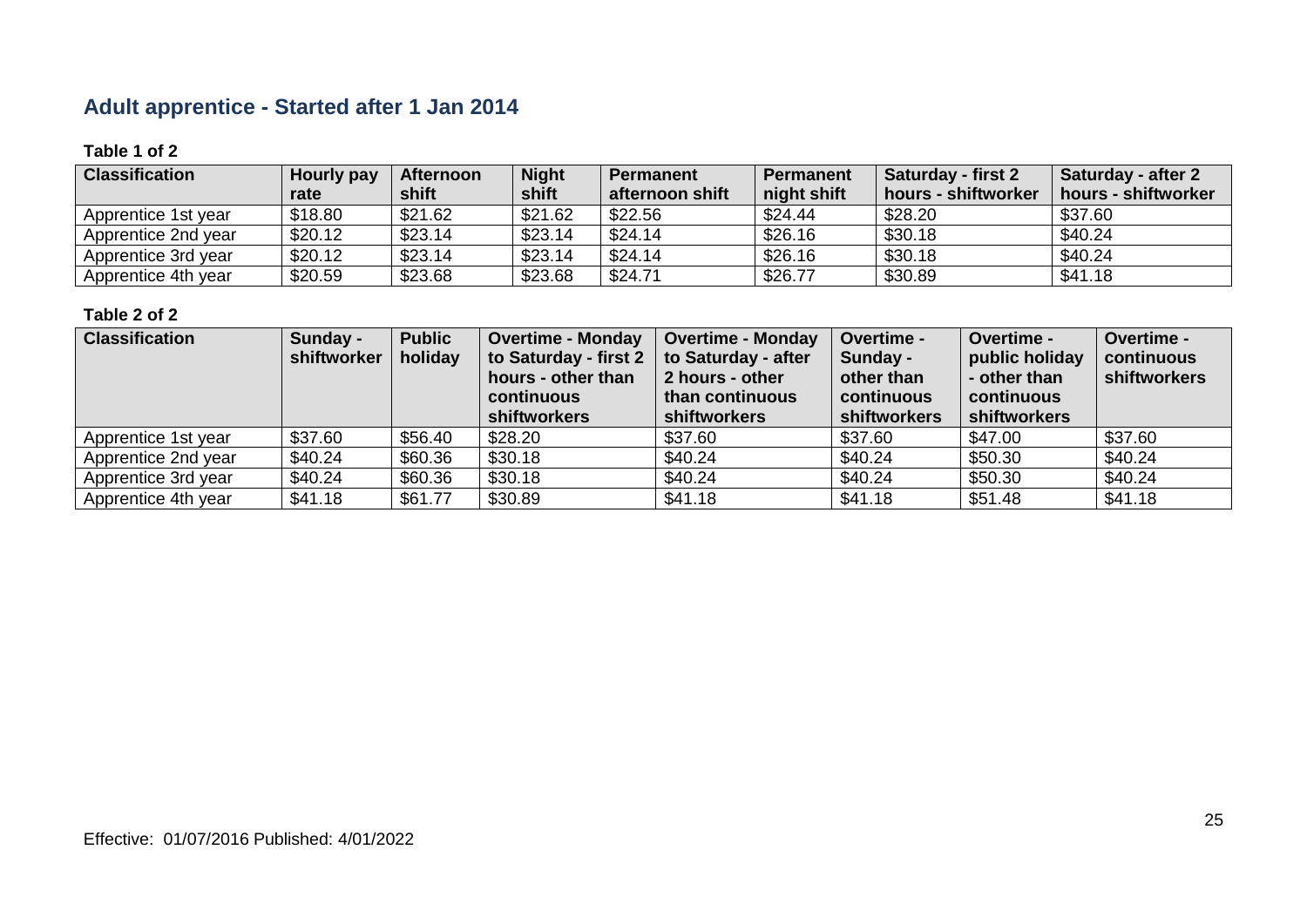# **Allowances**

If any all purpose allowances apply (marked \*), they should be added to the minimum rate before penalties and overtime are calculated.

| <b>Allowances</b>                                         | Rate                                                                                                                  |
|-----------------------------------------------------------|-----------------------------------------------------------------------------------------------------------------------|
| Apprentice training fees and textbook costs reimbursement | reimbursement of training fees for prescribed courses and the cost of prescribed<br>textbooks                         |
| Apprentice travel to block release training reimbursement | reimbursement for the excess reasonable travel costs incurred in the course of travelling<br>to and from the training |
| First aid allowance                                       | \$0.45 per hour up to a maximum of \$15.67 per week                                                                   |
| * Industry allowance (already included in the rate tables | \$0.90 per hour                                                                                                       |
| above) - not clerical employees                           |                                                                                                                       |
| Leading hand allowance - in charge of 3-10 employees      | \$0.98 per hour up to a maximum of \$34.47 per week                                                                   |
| Leading hand allowance - in charge of 11-20 employees     | \$1.25 per hour up to a maximum of \$43.86 per week                                                                   |
| Leading hand allowance - in charge of more than 20        | \$1.69 per hour up to a maximum of \$58.98 per week                                                                   |
| employees                                                 |                                                                                                                       |
| Meal allowance                                            | \$13.81 per meal                                                                                                      |
| Protective clothing and equipment reimbursement           | reimbursement for the cost of purchasing additional protective clothing and equipment                                 |
| Tool allowance                                            | \$0.43 per hour up to a maximum of \$14.96 per week                                                                   |
| Travel reimbursement                                      | reimbursement for the cost of transport or travel costs                                                               |
| Vehicle allowance                                         | \$0.78 per km                                                                                                         |

### **Disclaimer**

The Fair Work Ombudsman is committed to providing advice that you can rely on. You can find out more about accountability and what you can expect from us in our [Customer service charter](https://www.fairwork.gov.au/about-us/our-role-and-purpose/our-priorities/our-commitment-to-you#customer-service-charter) at [www.fairwork.gov.au/our-commitment-to-you.](http://www.fairwork.gov.au/our-commitment-to-you)

We take care to ensure that data in this pay guide is accurate and incorporates changes to minimum rates of pay, allowances and penalty rates in awards as soon as they come into effect.

However, there may be a delay between when a change takes effect and when the data in this pay guide is updated. This means we cannot guarantee the accuracy, reliability, currency or completeness of the data in this pay guide.